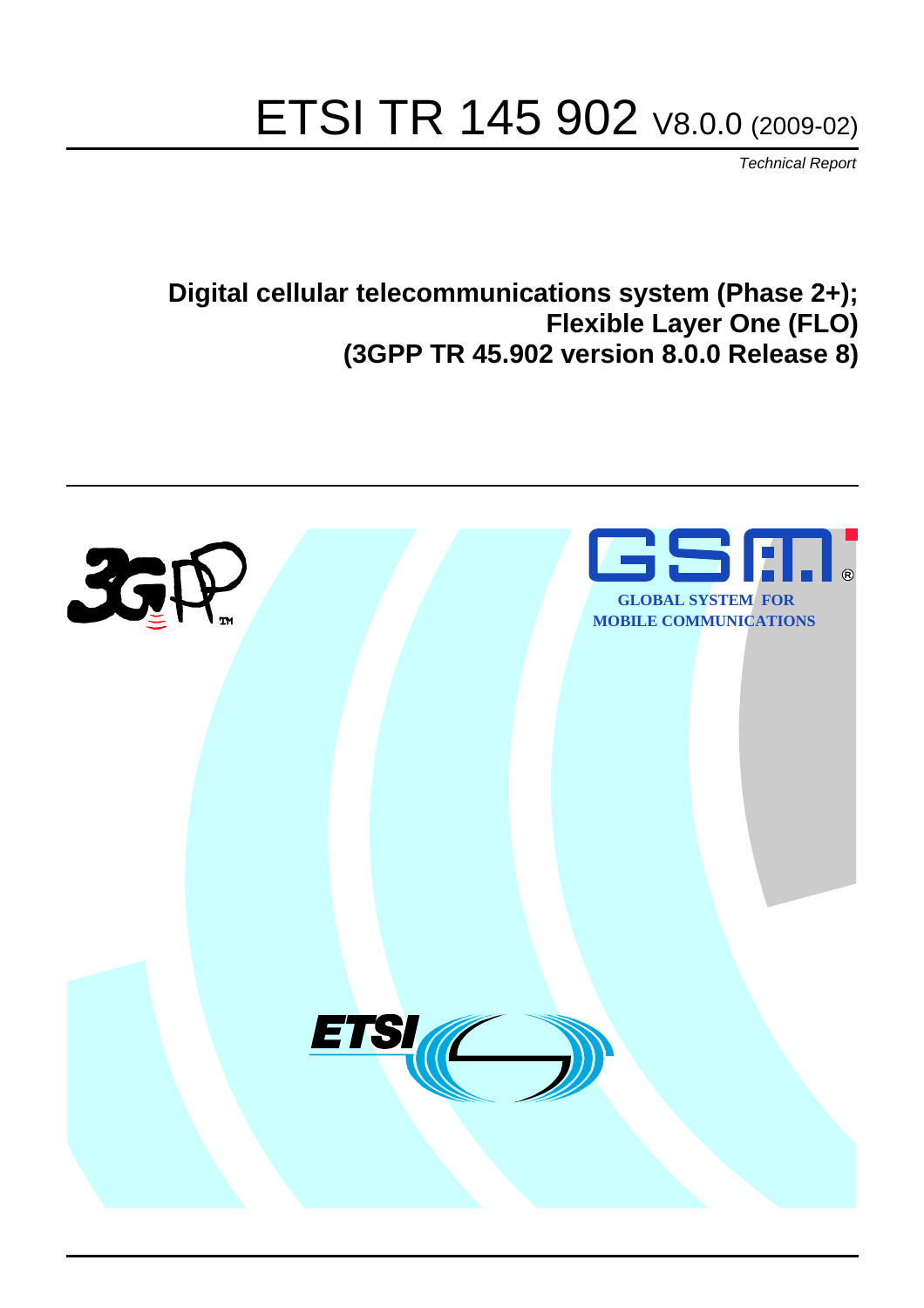Reference RTR/TSGG-0145902v800

> Keywords GSM

#### *ETSI*

#### 650 Route des Lucioles F-06921 Sophia Antipolis Cedex - FRANCE

Tel.: +33 4 92 94 42 00 Fax: +33 4 93 65 47 16

Siret N° 348 623 562 00017 - NAF 742 C Association à but non lucratif enregistrée à la Sous-Préfecture de Grasse (06) N° 7803/88

#### *Important notice*

Individual copies of the present document can be downloaded from: [http://www.etsi.org](http://www.etsi.org/)

The present document may be made available in more than one electronic version or in print. In any case of existing or perceived difference in contents between such versions, the reference version is the Portable Document Format (PDF). In case of dispute, the reference shall be the printing on ETSI printers of the PDF version kept on a specific network drive within ETSI Secretariat.

Users of the present document should be aware that the document may be subject to revision or change of status. Information on the current status of this and other ETSI documents is available at <http://portal.etsi.org/tb/status/status.asp>

If you find errors in the present document, please send your comment to one of the following services: [http://portal.etsi.org/chaircor/ETSI\\_support.asp](http://portal.etsi.org/chaircor/ETSI_support.asp)

#### *Copyright Notification*

No part may be reproduced except as authorized by written permission. The copyright and the foregoing restriction extend to reproduction in all media.

> © European Telecommunications Standards Institute 2009. All rights reserved.

**DECT**TM, **PLUGTESTS**TM, **UMTS**TM, **TIPHON**TM, the TIPHON logo and the ETSI logo are Trade Marks of ETSI registered for the benefit of its Members.

**3GPP**TM is a Trade Mark of ETSI registered for the benefit of its Members and of the 3GPP Organizational Partners. **LTE**™ is a Trade Mark of ETSI currently being registered

for the benefit of its Members and of the 3GPP Organizational Partners.

**GSM**® and the GSM logo are Trade Marks registered and owned by the GSM Association.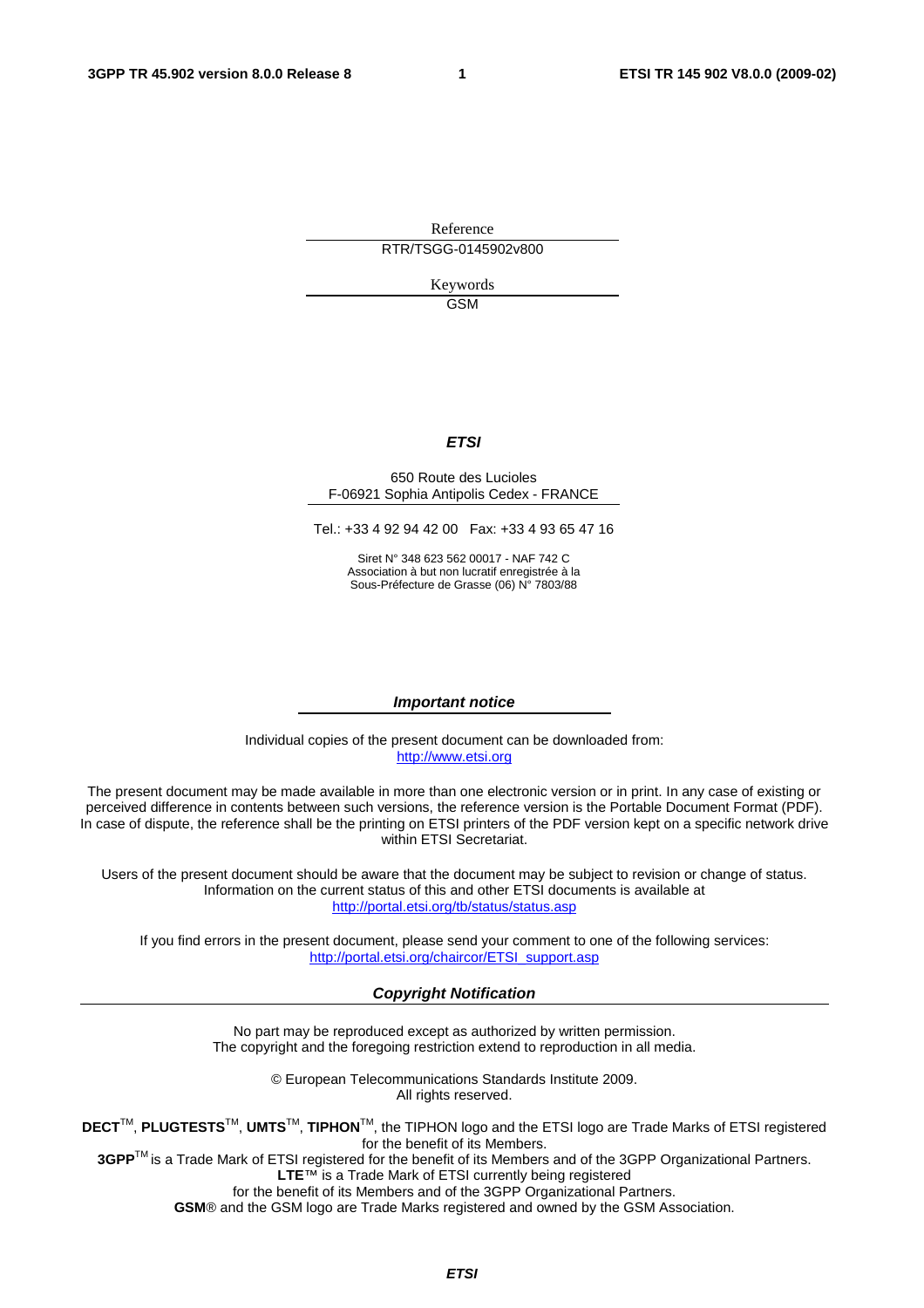## Intellectual Property Rights

IPRs essential or potentially essential to the present document may have been declared to ETSI. The information pertaining to these essential IPRs, if any, is publicly available for **ETSI members and non-members**, and can be found in ETSI SR 000 314: *"Intellectual Property Rights (IPRs); Essential, or potentially Essential, IPRs notified to ETSI in respect of ETSI standards"*, which is available from the ETSI Secretariat. Latest updates are available on the ETSI Web server ([http://webapp.etsi.org/IPR/home.asp\)](http://webapp.etsi.org/IPR/home.asp).

Pursuant to the ETSI IPR Policy, no investigation, including IPR searches, has been carried out by ETSI. No guarantee can be given as to the existence of other IPRs not referenced in ETSI SR 000 314 (or the updates on the ETSI Web server) which are, or may be, or may become, essential to the present document.

## Foreword

This Technical Report (TR) has been produced by ETSI 3rd Generation Partnership Project (3GPP).

The present document may refer to technical specifications or reports using their 3GPP identities, UMTS identities or GSM identities. These should be interpreted as being references to the corresponding ETSI deliverables.

The cross reference between GSM, UMTS, 3GPP and ETSI identities can be found under [http://webapp.etsi.org/key/queryform.asp.](http://webapp.etsi.org/key/queryform.asp)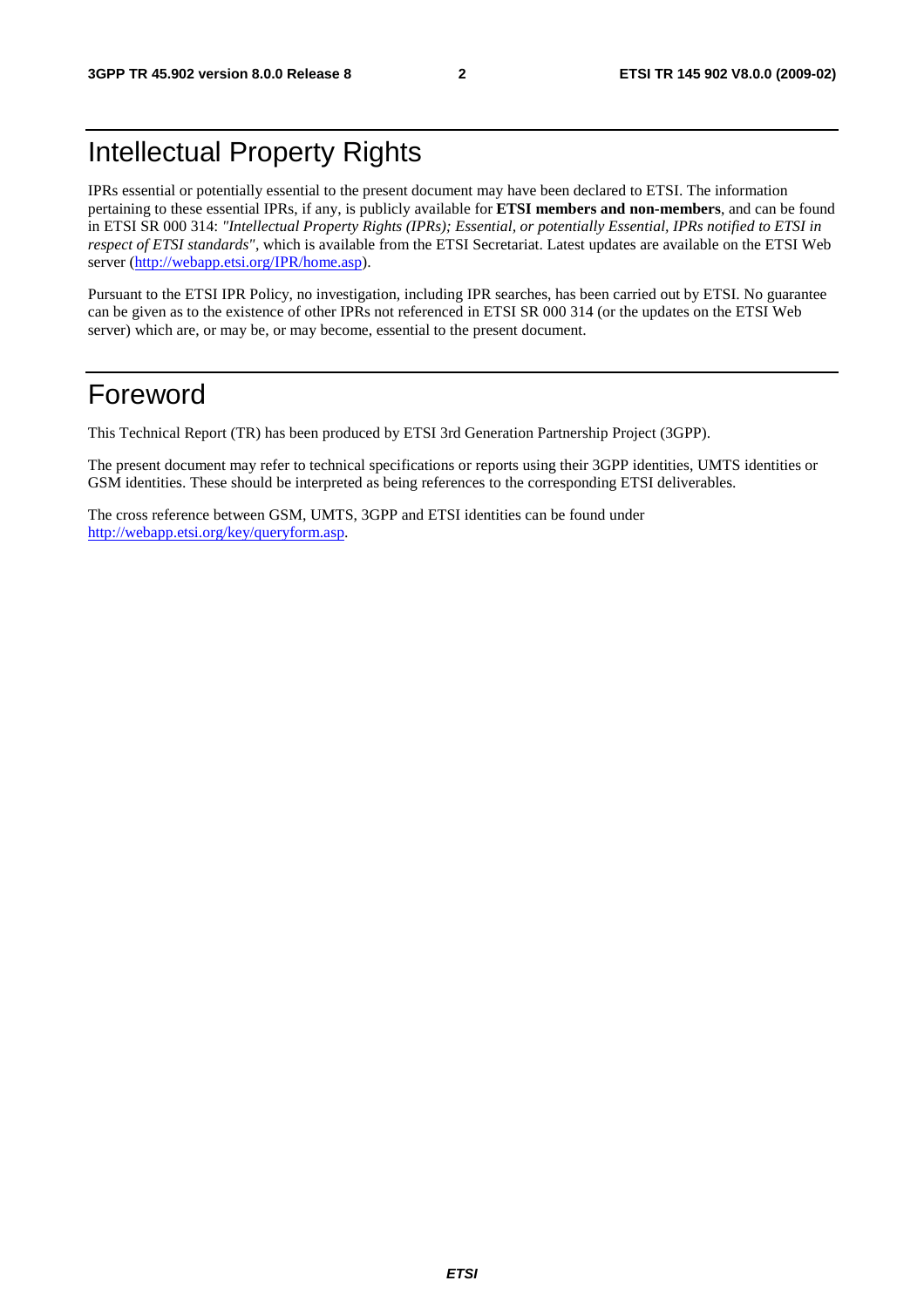#### $\mathbf{3}$

## Contents

| 1                      |  |
|------------------------|--|
| 2                      |  |
| 3                      |  |
| 3.1<br>3.2             |  |
| 4                      |  |
| 5                      |  |
| 6                      |  |
| 6.1                    |  |
| 6.2                    |  |
| 6.3                    |  |
| 6.4                    |  |
| 6.5                    |  |
| 6.5.1                  |  |
| 6.5.2                  |  |
| 6.5.3                  |  |
| 7                      |  |
| 7.1                    |  |
| 7.2                    |  |
| 7.3                    |  |
| 7.4                    |  |
| 7.4a                   |  |
| 7.5                    |  |
| 7.6                    |  |
| 7.7                    |  |
| 8                      |  |
| 8.1                    |  |
| 8.1.1                  |  |
| 8.1.2                  |  |
| 8.1.3                  |  |
| 8.2                    |  |
| 8.3                    |  |
| 8.3.1                  |  |
| 8.3.2                  |  |
| 8.3.2.1                |  |
| 8.3.2.2                |  |
| 8.3.3                  |  |
| 8.3.3.1                |  |
| 8.3.3.1.1              |  |
| 8.3.3.1.2              |  |
| 8.3.3.1.3              |  |
| 8.3.3.2                |  |
| 8.3.3.2.1              |  |
| 8.3.3.2.2<br>8.3.3.2.3 |  |
| 8.4                    |  |
|                        |  |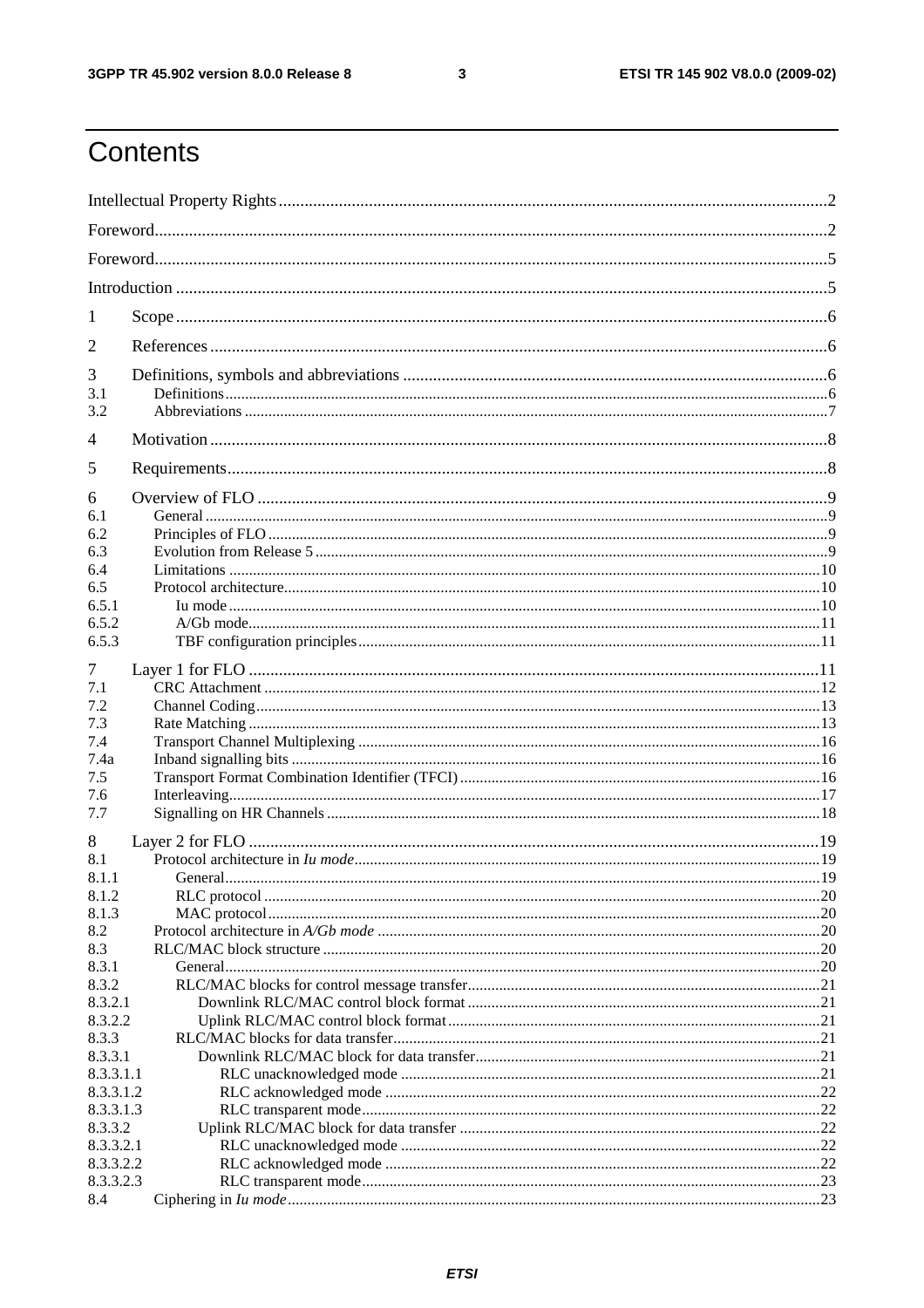#### $\overline{\mathbf{4}}$

| 8.4.1        |                               |  |
|--------------|-------------------------------|--|
| 8.4.2        |                               |  |
| 8.4.2.1      |                               |  |
| 8.4.2.2      |                               |  |
| 8.4.2.3      |                               |  |
| 8.5          |                               |  |
| 8.5.1        |                               |  |
| 8.5.2        |                               |  |
| 8.6          |                               |  |
| 9            |                               |  |
| 9.1          |                               |  |
| 9.2          |                               |  |
| 9.3          |                               |  |
| 9.4          |                               |  |
| 9.4.1        |                               |  |
| 9.4.2        |                               |  |
| 9.5          |                               |  |
| 9.6          |                               |  |
| 10           |                               |  |
|              |                               |  |
| 11           |                               |  |
|              |                               |  |
|              | <b>Annex A (informative):</b> |  |
|              | <b>Annex B</b> (informative): |  |
| B.1          |                               |  |
| B.2          |                               |  |
| B.3          |                               |  |
| B.4          |                               |  |
| B.5          |                               |  |
| <b>B.6</b>   |                               |  |
| B.7          |                               |  |
| <b>B.7.1</b> |                               |  |
| <b>B.7.2</b> |                               |  |
| <b>B.7.3</b> |                               |  |
| B.8          |                               |  |
| B.9          |                               |  |
| B.10         |                               |  |
| <b>B.11</b>  |                               |  |
| Annex C:     |                               |  |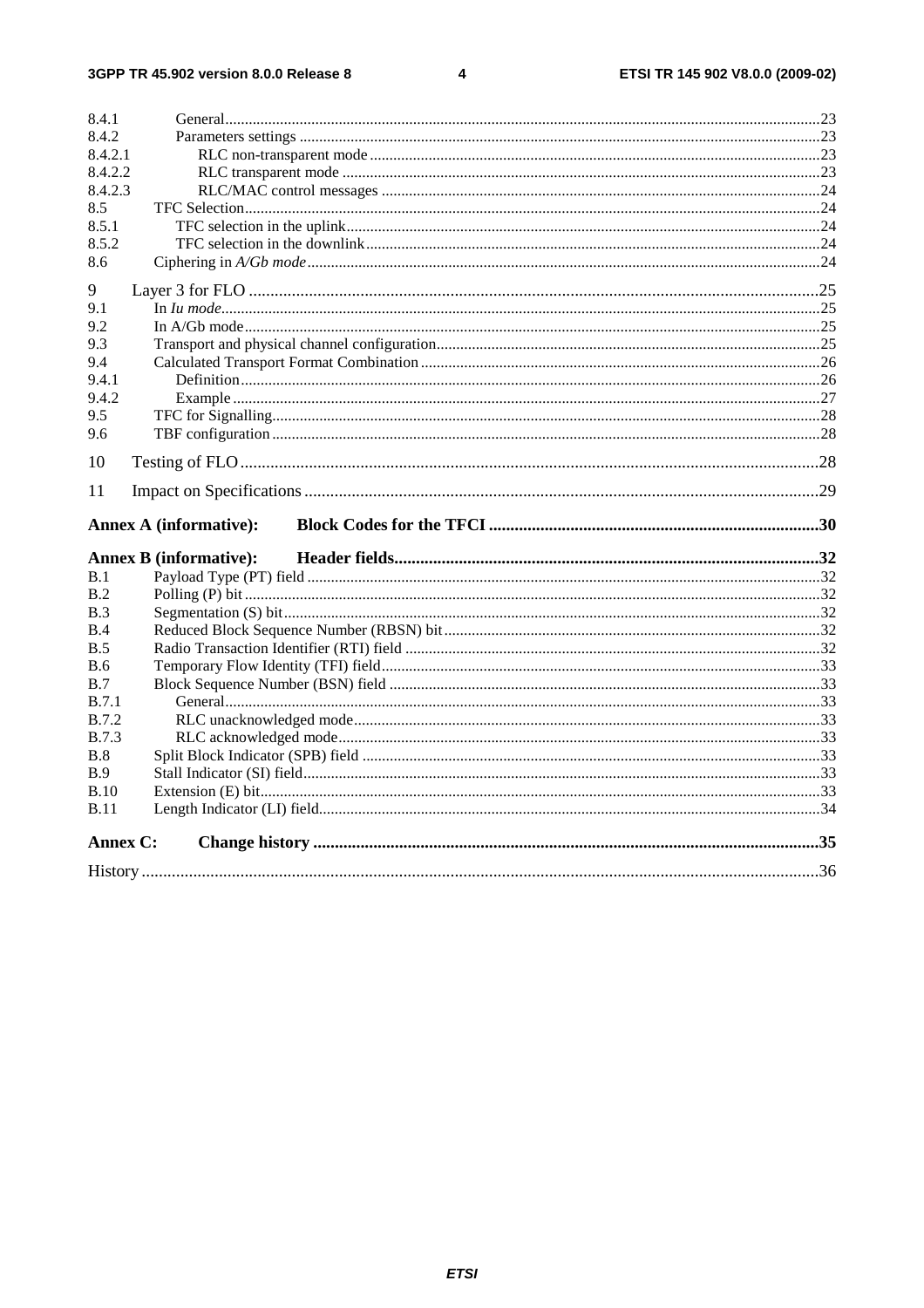## Foreword

This Technical Report has been produced by the  $3<sup>rd</sup>$  Generation Partnership Project (3GPP).

The contents of the present document are subject to continuing work within the TSG and may change following formal TSG approval. Should the TSG modify the contents of the present document, it will be re-released by the TSG with an identifying change of release date and an increase in version number as follows:

Version x.y.z

where:

- x the first digit:
	- 1 presented to TSG for information;
	- 2 presented to TSG for approval;
	- 3 or greater indicates TSG approved document under change control.
- y the second digit is incremented for all changes of substance, i.e. technical enhancements, corrections, updates, etc.
- z the third digit is incremented when editorial only changes have been incorporated in the document.

## Introduction

A new type of physical layer is proposed for the GSM/EDGE Radio Access Network (GERAN): the flexible layer one (FLO). The main advantage of FLO is that the configuration of the physical layer (e.g. channel coding and interleaving) is specified at call setup. This means that the support of new services such as IP Multimedia Subsystem (IMS) services can be handled smoothly without having to specify new coding schemes in each release.

Through several enhancements such as reduced granularity and flexible interleaving, the radio bearers offered by FLO would not only fulfil the IMS requirements in terms of flexibility and performance, but also greatly improve the link level performance of real-time IMS services compared to GERAN Release 5.

The objective of this TR is to provide an overview of FLO, its architecture and study the impacts it has on the GERAN radio protocol stack.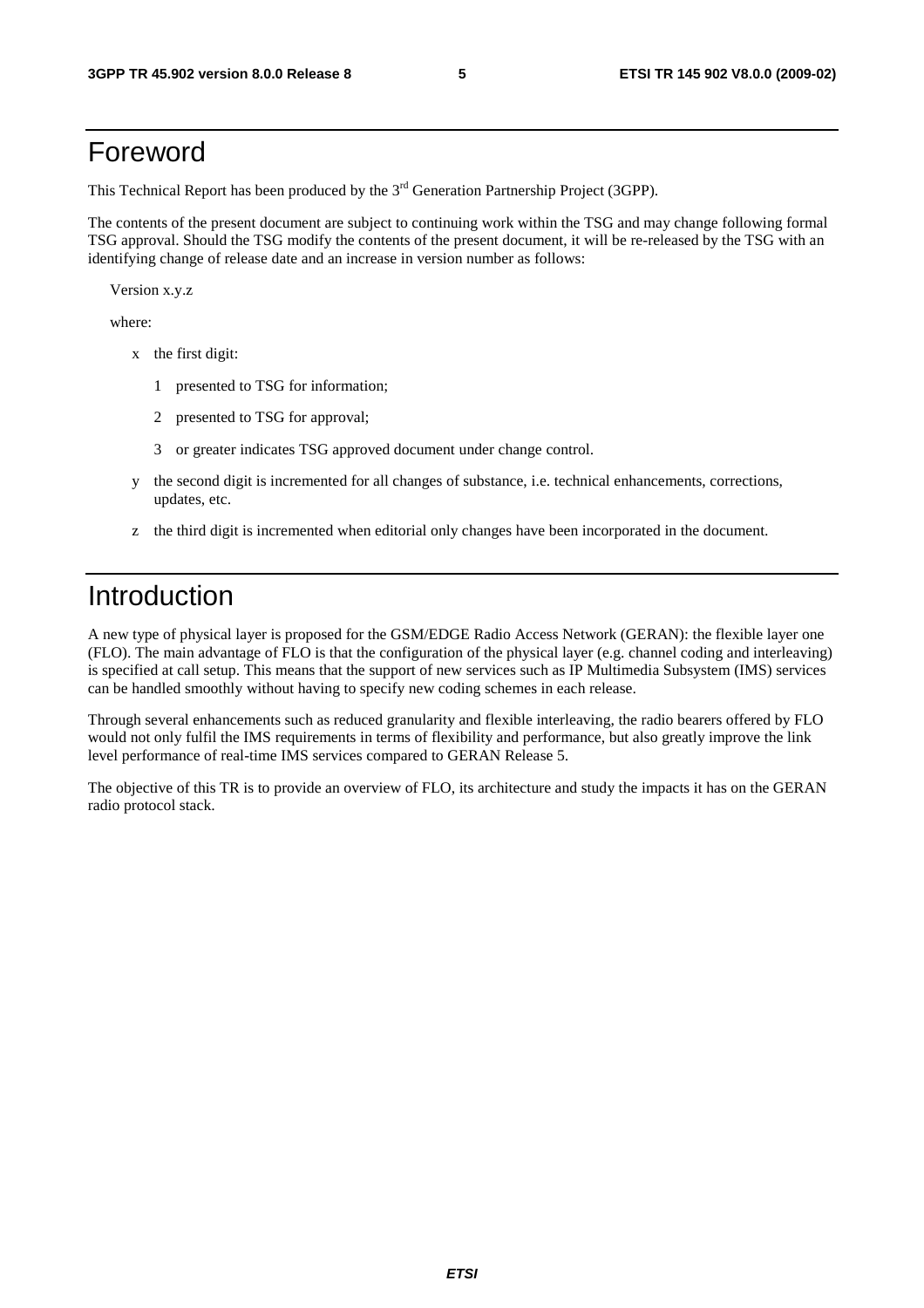## 1 Scope

The present document provides an overview of the flexible layer one, its architecture and studies the impacts it has on the GERAN radio protocol stack.

## 2 References

The following documents contain provisions, which, through reference in this text, constitute provisions of the present document.

- References are either specific (identified by date of publication, edition number, version number, etc.) or non-specific.
- For a specific reference, subsequent revisions do not apply.
- For a non-specific reference, the latest version applies. In the case of a reference to a 3GPP document (including a GSM document), a non-specific reference implicitly refers to the latest version of that document *in the same Release as the present document*.
- [1] 3GPP TR 21.905: 'Vocabulary for 3GPP Specifications'.
- [2] 3GPP TS 22.101, 'Service Principles'.
- [3] 3GPP TS 22.228, 'Service requirements for the IP Multimedia Core Network Subsystem'.
- [4] 3GPP TS 23.107, 'QoS Concept and Architecture'.
- [5] 3GPP TS 23.228, 'IP Multimedia Subsystem'.
- [6] 3GPP TS 25.201, 'Physical layer General description'.
- [7] 3GPP TS 25.212, 'Multiplexing and channel coding (FDD)'.
- [8] 3GPP TS 25.331, 'RRC Protocol Specification'.
- [9] 3GPP TS 32.201, 'Specification of the 3GPP Confidentiality and Integrity Algorithms'.
- [10] 3GPP TS 44.018: 'Radio Resource Control protocol'.
- [11] 3GPP TS 44.118: 'Radio Resource Control protocol, Iu mode'.
- [12] 3GPP TS 44.060: 'Radio Link Control/Medium Access Control protocol'.
- [13] 3GPP TS 44.160: 'Radio Link Control/Medium Access Control protocol, Iu mode'.
- [14] 3GPP TS 45.002: 'Multiplexing and multiple access on the radio path'.
- [15] 3GPP TS 45.003: 'Channel Coding'.
- [16] 3GPP TS 45.005: 'Radio transmission and reception'.

## 3 Definitions, symbols and abbreviations

### 3.1 Definitions

For the purposes of the present document, the following terms and definitions apply.

**Active Transport Channel**: a transport channel is active during a TTI if it carries a transport block.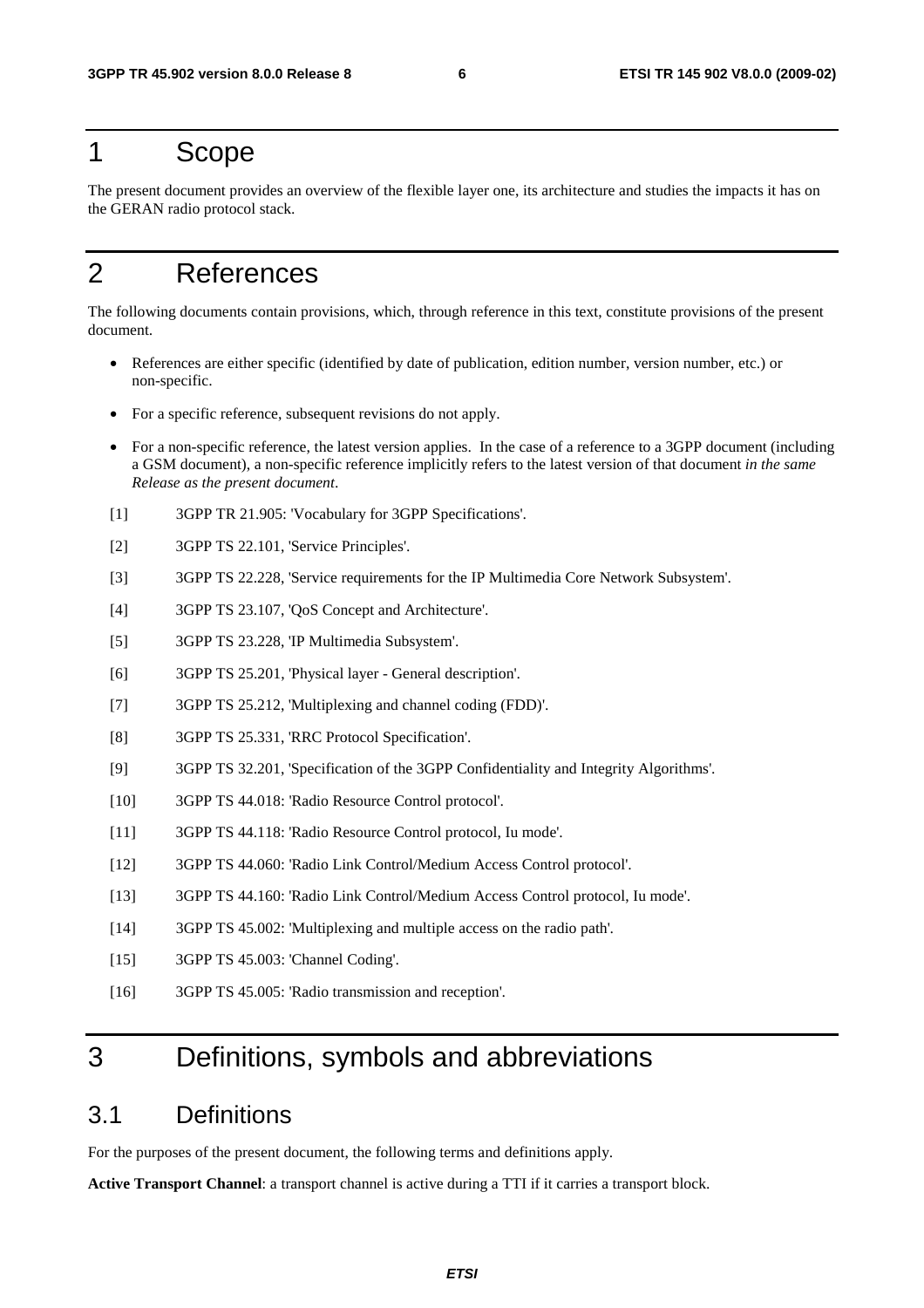**Dynamic attributes**: for one transport channel, the values of the dynamic attributes are different among transport formats. They are configured by Layer 3 and can change on a TTI basis under the control of the MAC sublayer.

**Empty Transport Format**: a transport format such that no transport block is carried over the transport channel (i.e. the transport channel is inactive).

**Empty Transport Format Combination**: a transport format combination that is made up only of empty transport formats.

**Inactive Transport Channel**: a transport channel is inactive during a TTI if it does not carry a transport block (i.e. the transport block size is zero).

**Radio Frame**: The result of applying rate matching to a transport block along with its associated CRC that have first been channel encoded.

**Radio Packet**: The set of one or more radio frames together with the applicable coded TFCI that form the volume of payload that can be transmitted on a basic physical subchannel for any given TTI.

**Semi-static attributes**: for one transport channel, the values of the semi-static attributes are common to all transport formats. They are configured by Layer 3 and can only be changed by Layer 3 signalling.

**Transport Block**: block exchanged on a transport channel between the physical layer and the MAC sublayer.

**Transport Channel**: SAP between the physical layer and the MAC sublayer.

**Transport Format**: configuration of a transport channel, including for instance channel coding, CRC size, etc.

**Transport Format Combination**: allowed combination of transport format(s) of the different transport channels that are multiplexed together on a basic physical subchannel.

**Transport Format Combination Indicator**: layer one header that indicates the transport format combination that has been selected for each radio packet.

**Transport Format Combination Set**: set of allowed transport format combinations on a basic physical subchannel.

**Transport Format Indicator**: index identifying a particular transport format within the transport format set.

**Transport Format Set**: set of all transport formats defined for a particular transport channel.

**Transmission Time Interval**: rate at which transport blocks are exchanged between the physical layer and the MAC sublayer on a transport channel.

### 3.2 Abbreviations

For the purposes of the present document, the following abbreviations apply:

| <b>ADCH</b>   | <b>Associated Dedicated CHannel</b>      |
|---------------|------------------------------------------|
| <b>CCTrCH</b> | Coded Composite Transport CHannel        |
| <b>CDCH</b>   | Control-plane Dedicated CHannel          |
| <b>CTFC</b>   | Calculated Transport Format Combinations |
| DCH           | Dedicated CHannel                        |
| <b>FLO</b>    | Flexible Layer One                       |
| <b>GERAN</b>  | <b>GSM/EDGE Radio Access Network</b>     |
| <b>IMS</b>    | IP Multimedia Subsystem                  |
| <b>MAC</b>    | Medium Access Control                    |
| QoS           | <b>Quality of Service</b>                |
| <b>PDU</b>    | Protocol Data Unit                       |
| <b>RAN</b>    | Radio Access Network                     |
| <b>RLC</b>    | Radio Link Control                       |
| <b>RRC</b>    | Radio Resource Control                   |
| <b>RT</b>     | Real Time                                |
| <b>SDU</b>    | Service Data Unit                        |
| <b>SAP</b>    | Service Access Point                     |
| TВ            | <b>Transport Block</b>                   |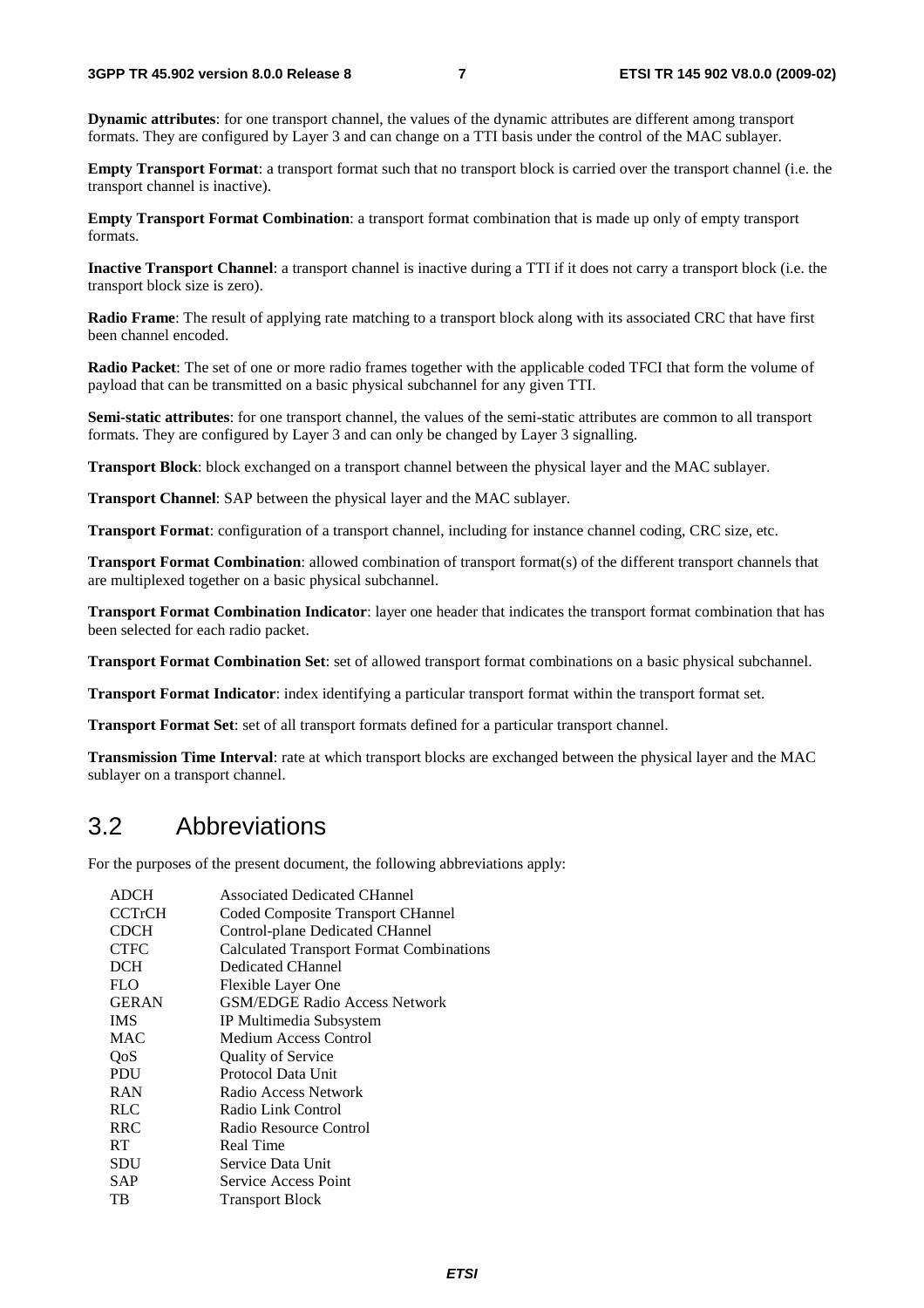| <b>TBF</b>   | <b>Temporary Block Flow</b>                   |
|--------------|-----------------------------------------------|
| TF           | <b>Transport Format</b>                       |
| <b>TFI</b>   | Temporary block Flow Identity                 |
| <b>TFS</b>   | <b>Transport Format Set</b>                   |
| <b>TFIN</b>  | <b>Transport Format INdicator</b>             |
| <b>TFC</b>   | <b>Transport Format Combination</b>           |
| <b>TFCI</b>  | <b>Transport Format Combination Indicator</b> |
| <b>TFCS</b>  | <b>Transport Format Combination Set</b>       |
| <b>TrCH</b>  | <b>Transport Channel</b>                      |
| <b>TTI</b>   | <b>Transmission Time Interval</b>             |
| <b>UDCH</b>  | User-plane Dedicated CHannel                  |
| <b>UTRAN</b> | Universal Terrestrial Radio Access Network    |
|              |                                               |

Other abbreviations used in the present document are listed in 3GPP TR 21.905.

## 4 Motivation

The need for a flexible layer one for the Release 6 of GERAN is driven by the introduction of IMS services. For an efficient support of IMS services, requirements are set on the radio bearer service of the RAN (see 3GPP TS 22.101, 3GPP TS 22.228, 3GPP TS 23.228 and 3GPP TS 23.107):

- the radio bearers should be flexible enough to efficiently deploy any IP multimedia applications;
- the radio bearers should allow the transport of several flows in parallel (e.g. text and video);
- the radio bearers should satisfy the user in a spectral efficient manner;
- the radio bearer should support the UMTS QoS concept and architecture.

So as to fulfil these requirements in an efficient manner, a flexible layer one is needed. Thanks to the flexible layer one optimised support of real time IMS services is made possible in GERAN.

## 5 Requirements

The flexible layer one should:

- fulfil most of the IMS requirements in terms of radio bearer service attributes;
- support the multiplexing of parallel flows on to a basic physical subchannel;
- provide an optimisation of spectral efficiency through the support of different interleaving depths, unequal error protection/detection, reduced channel coding rate granularity and support of 8PSK and GMSK modulations;
- provide an efficient support of real time IMS services;
- be applicable to both modes of operation: *A/Gb mode* and *Iu mode*;
- minimize the impacts on the radio protocols;
- minimize the overhead introduced by the radio protocol stack;
- not introduce an unfeasible number of test configurations;
- be future proof;
- within reason, be compatible with legacy transceiver implementations.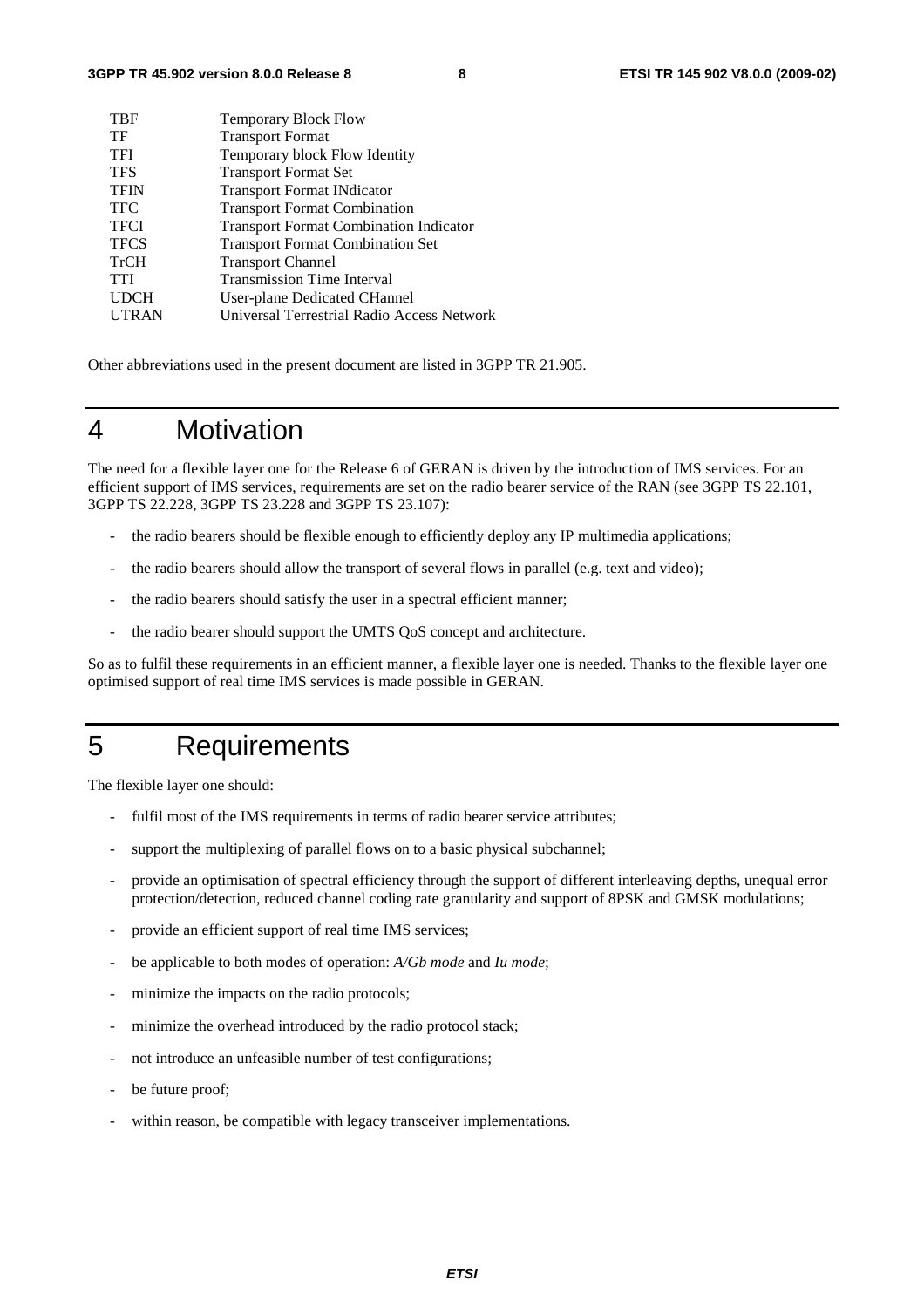## 6 Overview of FLO

### 6.1 General

In GERAN Release 5, the MAC sublayer is responsible for the mapping between the logical channels (traffic or control channels) and the basic physical channels (see 3GPP TS 45.002). The logical channels are the channels the physical layer offers to the MAC sublayer. Until now these logical channels and the mapping to the basic physical channel have been fully specified in 3GPP TS 45.002.

A different approach has been taken in UTRAN, where instead of providing logical channels the physical layer offers Transport Channels (TrCH), which can be used by the MAC sublayer (see 3GPP TS 25.201). A transport channel is used to transmit one data flow with a given QoS over the radio interface. A number of transport channels can be active at the same time and multiplexed at the physical layer. The transport channels are configured at call setup by the network.

With FLO, the concept of transport channels used in UTRAN can be reused in GERAN i.e. the physical layer offers one or several transport channels to the MAC sublayer.

## 6.2 Principles of FLO

With FLO, the physical layer of GERAN offers one or several transport channels to the MAC sublayer. Each of these transport channels can carry one data flow providing a certain Quality of Service (QoS). A number of transport channels can be multiplexed and sent on the same basic physical subchannel at the same time.

The configuration of a transport channel i.e. the number of input bits, channel coding, interleaving etc. is denoted the Transport Format (TF). As in UTRAN, a number of different transport formats can be associated to one transport channel. The configuration of the transport formats is completely controlled by the RAN and signalled to the MS at call setup. In both the MS and the BTS, the transport formats are used to configure the encoder and decoder units. When configuring a transport format, the RAN can choose between a number of predefined CRC lengths and block lengths.

On transport channels, transport blocks (TB) are exchanged between the MAC sublayer and the physical layer on a transmission time interval (TTI) basis. For each TTI a transport format is chosen and indicated through the transport format indicator (TFIN). In other words, the TFIN tells which transport format to use for that particular transport block on that particular TrCH during that particular TTI. When a transport channel is inactive, the transport format with a transport block size of zero (empty transport format) is selected.

Only a limited number of combinations of the transport formats of the different TrCHs are allowed. A valid combination is called a Transport Format Combination (TFC). The set of valid TFCs on a basic physical subchannel is called the Transport Format Combination Set (TFCS). The TFCS is signalled through the Calculated Transport Format Combinations (CTFC).

In order to decode the received sequence the receiver needs to know the active TFC for a radio packet. This information is transmitted in the Transport Format Combination Indicator (TFCI) field. This field is basically a layer 1 header and has the same function as the stealing bits in GSM. Each of the TFC within a TFCS are assigned a unique TFCI value and when a radio packet is received this is the first to be decoded by the receiver. From the decoded TFCI value the transport formats for the different transport channels are known and the actual decoding can start.

In case of multislot operation, there shall be one FLO instance for each basic physical subchannel. Each FLO instance is configured independently by Layer 3 and as a result gets its own TFCS. The number of allocated basic physical subchannels depends on the multislot capabilities of the MS.

## 6.3 Evolution from Release 5

In GERAN Release 5, logical channels are offered by the physical layer to the MAC sublayer. With FLO, transport channels are offered by the physical layer to the MAC sublayer.

In GERAN Release 5, speech frames, RLC/MAC blocks, data frames and blocks of info bits are exchanged on logical channels between the physical layer and the MAC sublayer. With FLO, transport blocks are exchanged on transport channels between the physical layer and the MAC sublayer.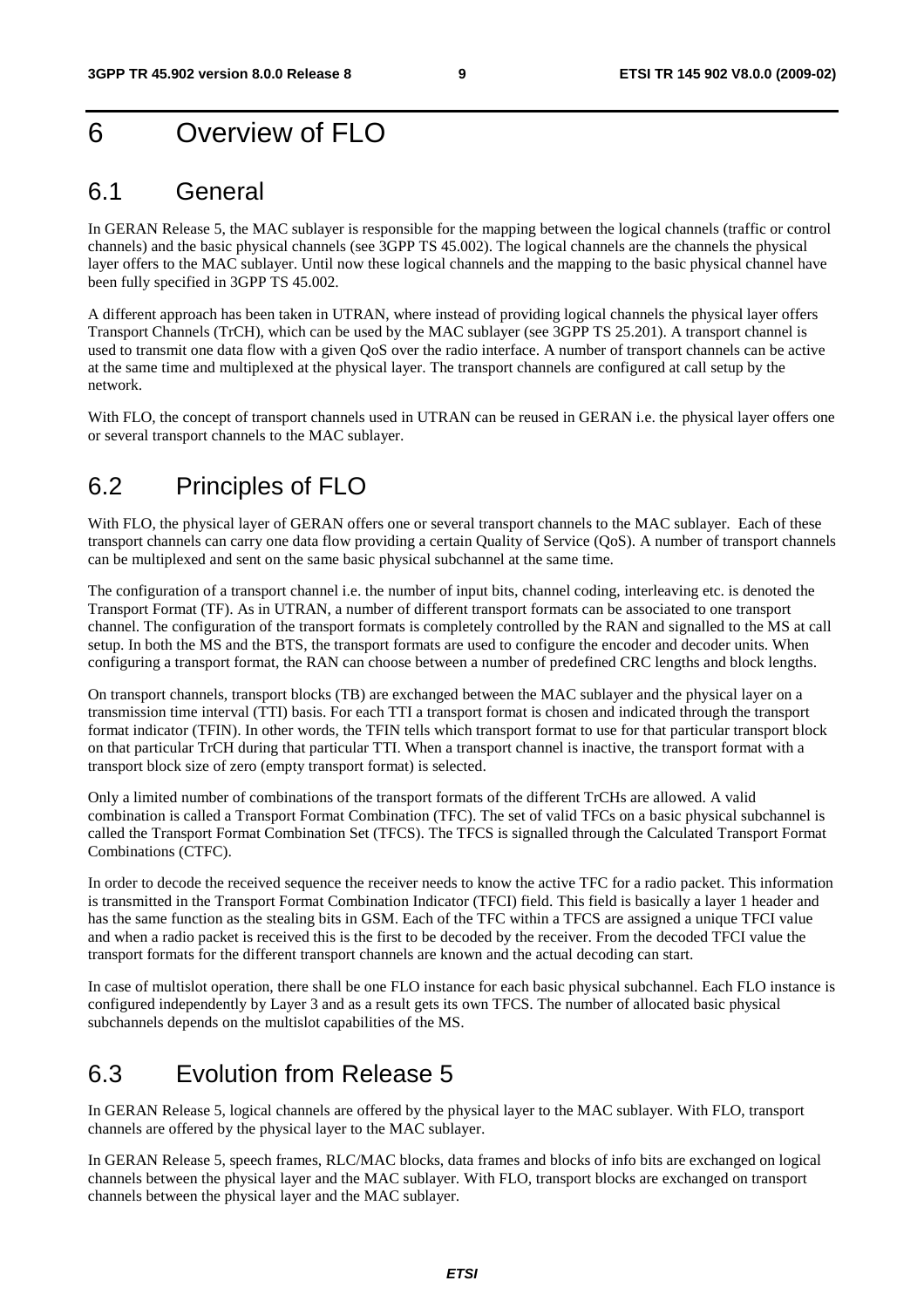In GERAN Release 5, a fixed set of coding schemes are standardized for each logical channel in 3GPP TS 45.003. With FLO, transport formats are configured at call setup for each transport channel.

In GERAN Release 5, only one logical channel can be sent per radio block. With FLO, the transport format combinations allow a number of transport channels to be multiplexed within the same radio block.

In GERAN Release 5, the coding scheme and/or the content of the radio block is indicated by the stealing bits. With FLO, the TFC and thereby the active transport formats of the TrCHs is indicated by the TFCI.

### 6.4 Limitations

The following assumptions are made in order to limit the complexity of FLO:

- FLO shall be used on dedicated channels only, maintaining the 26-multiframe structure for which the SACCH shall be treated as a separate logical channel based on Release 5 format;
- All TrCHs shall use the same TTI: the same length as in GSM/GPRS of Release 5, i.e. 20ms;
- FLO shall provide at most 8 transport channels per basic physical subchannel;
- FLO shall support a maximum of 4 active transport channels per radio packet per basic physical subchannel;
- The size of the TFCI shall be limited to 5 bits, allowing a maximum of 32 different TFCs per basic physical subchannel;
- A maximum of 32 different TFs is allowed per TrCH;
- One RLC PDU cannot be mapped across multiple basic physical subchannels.

### 6.5 Protocol architecture

### 6.5.1 Iu mode

Figure 1 below illustrates the protocol architecture in conjunction with FLO in *Iu mode*: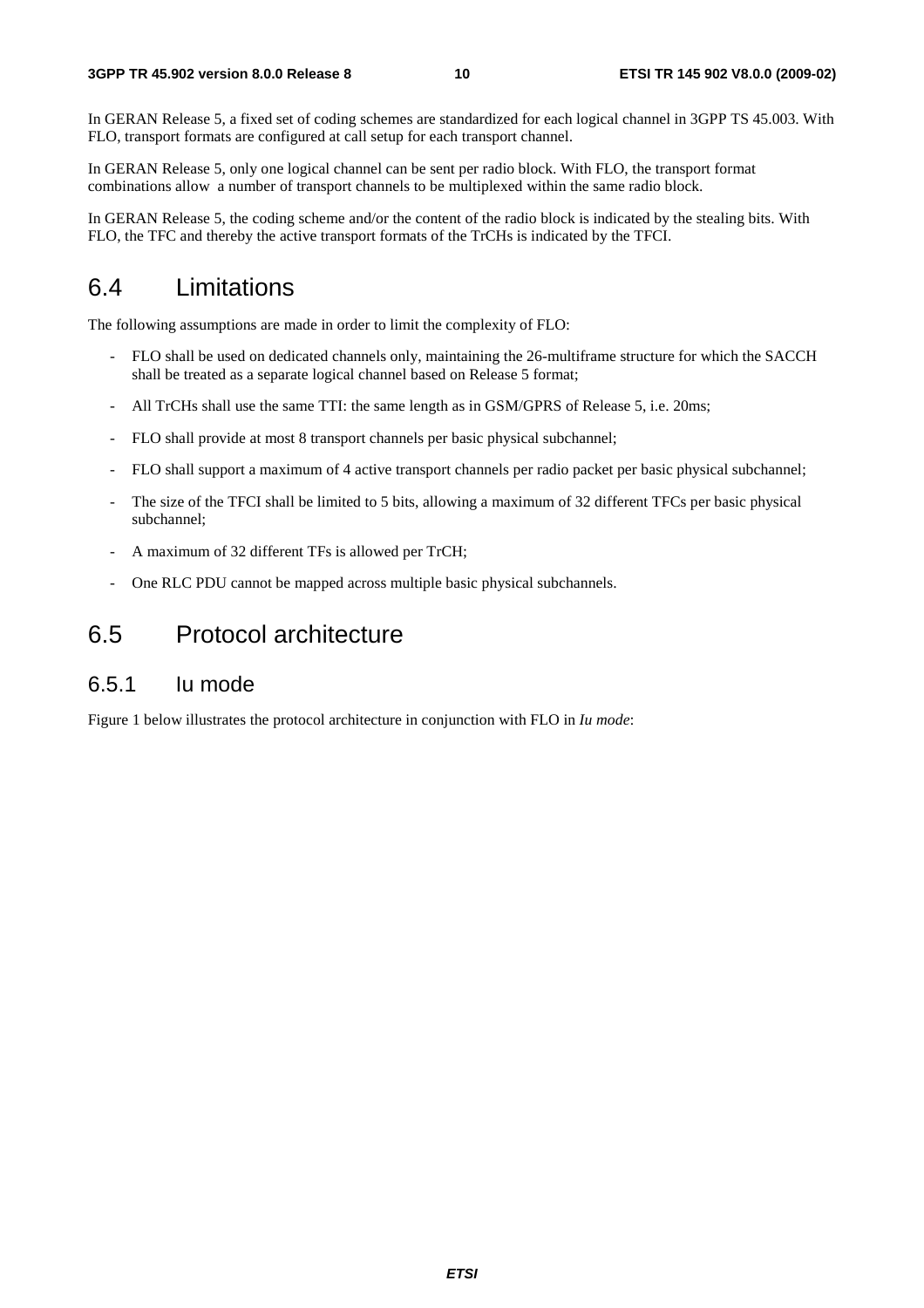

**Figure 1: Protocol Architecture for FLO in** *Iu mode*

The physical layer offers transport channels to the MAC sublayer. MAC is responsible for mapping temporary block flows (see 3GPP TS 44.160) on appropriate transport channels.

One type of transport channel is introduced: Dedicated CHannel (DCH). A DCH is a unidirectional channel dedicated to one MS used in uplink or downlink. A mobile station may have one or more TrCHs of type DCH active at the same time.

### 6.5.2 A/Gb mode

Text will be added when FLO concepts for A/Gb mode have stabilized.

### 6.5.3 TBF configuration principles

Each TBF is mapped to 1 transport channel per each timeslot assigned to the TBF (see subclause 6.4) for sending RLC data blocks. When a TBF is assigned multiple timeslots, the transport channels used by the TBF shall be configured with the same Transport Format Set. RLC/MAC control blocks are transmitted using the signalling TFC.

On a timeslot, several TBFs may be multiplexed onto the same transport channel. In this case, the receiver identifies which TBF a transport block belongs to by means of the TFI field or a radio bearer identifier.

## 7 Layer 1 for FLO

The architecture of FLO is depicted in the Figure 2 below. A one-step interleaving has been assumed. This implies that all TrCHs on one basic physical subchannel have the same interleaving depth.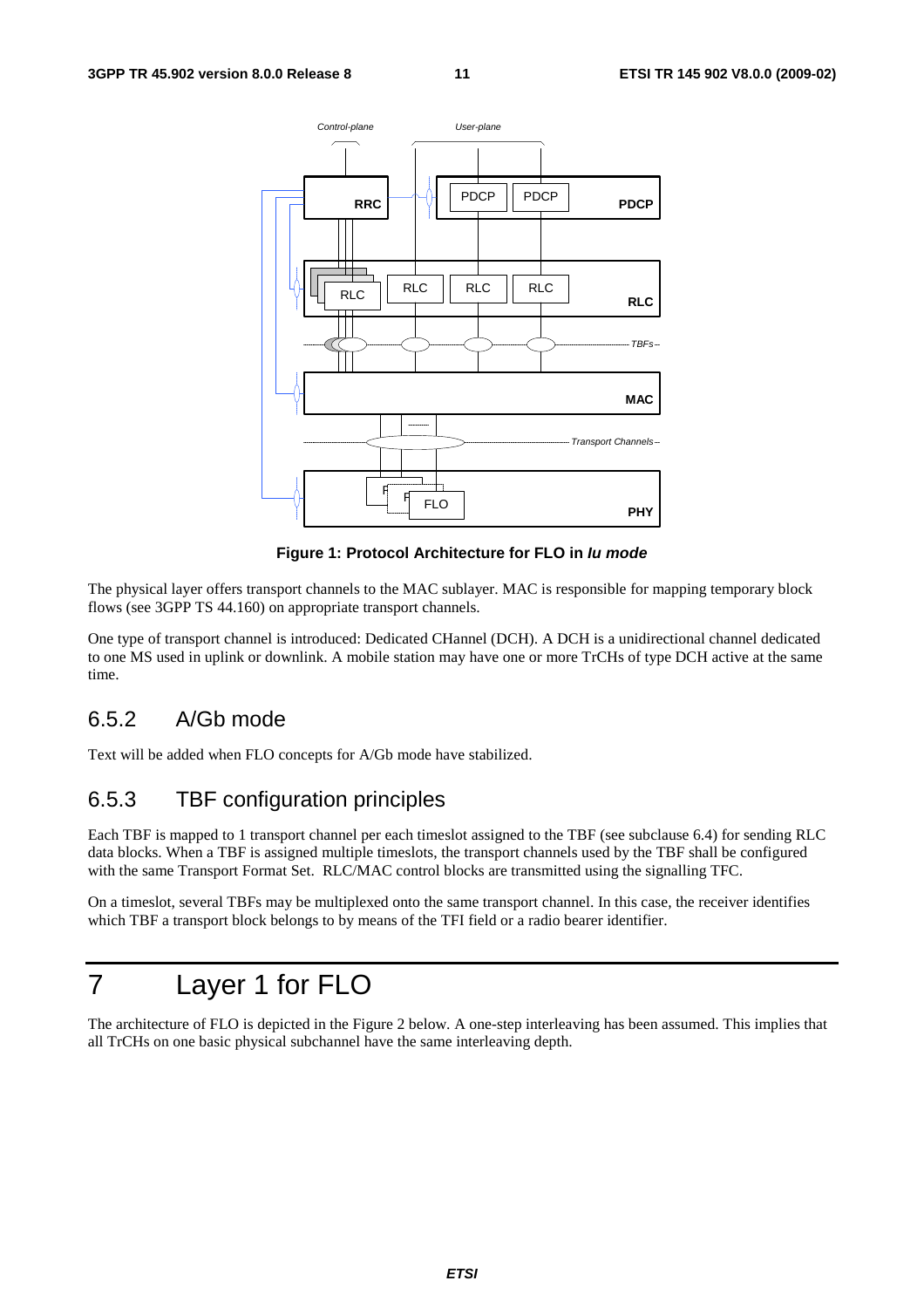

**Figure 2: FLO Architecture** 

## 7.1 CRC Attachment

Error Detection is provided on each transport block through a cyclic redundancy check (CRC). The size of the CRC to be used is fixed on each TrCH and configured by Layer 3 (semi static attribute of the transport format): 0, 6, 12 or 18 bits. Code blocks are output from the CRC attachment. The entire transport block is used to calculate the parity bits. The parity bits are generated by one of the following cyclic generator polynomials, and appended to the transport block:

- $gCRC18(D) = D^{18} + D^{17} + D^{14} + D^{13} + D^{11} + D^{10} + D^8 + D^7 + D^6 + D^3 + D^2$ as in SACCH/TP
- $gCRC12(D) = D^{12} + D^{11} + D^{10} + D^8 + D^5 + D^4$ as in GPRS
- $gCRC6(D) = D^6 + D^5 + D^3 + D^2$ as in TCH/AFS

The resulting upper limits for the residual bit error rate (RBER), listed in Table 1 below, fulfil the QoS requirements specified in 3GPP TS 23.107.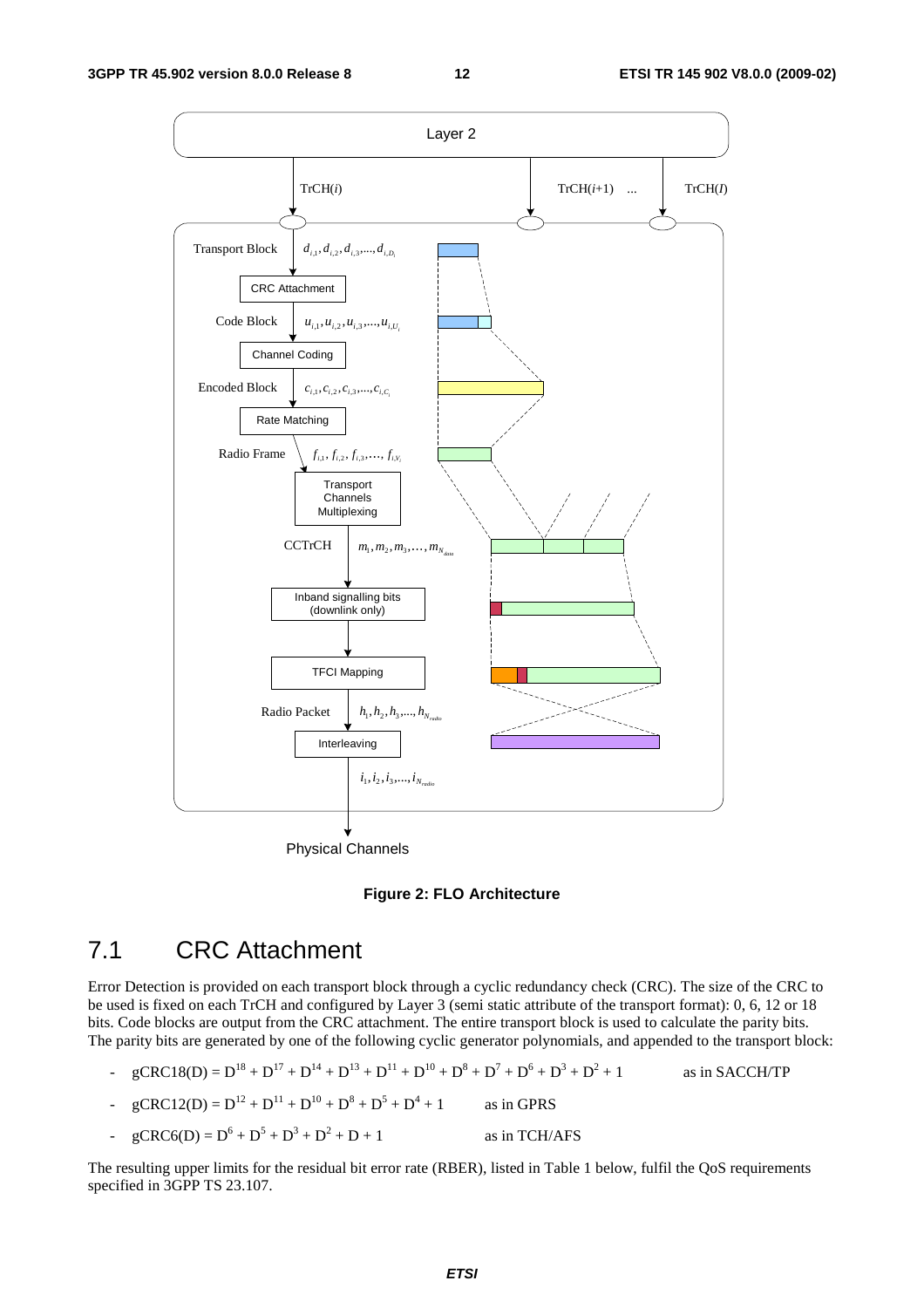| <b>CRC Size</b> | <b>RBER</b> |
|-----------------|-------------|
| 6 bits          | $2.10^{-2}$ |
| 12 bits         | $2.10^{4}$  |
| 18 bits         | $4.10^{6}$  |

#### **Table 1: RBER**

### 7.2 Channel Coding

After CRC attachment, the code blocks are processed through channel coding, producing encoded blocks.

Only one type of coding is proposed for use in Release 6, the same 1/3 convolutional code of constraint length 7 as in EGPRS, defined by the following polynomials (see 3GPP TS 45.003):

 $G4 = 1 + D^2 + D^3 + D^5 + D^6$  $G7 = 1 + D + D<sup>2</sup> + D<sup>3</sup> + D<sup>6</sup>$  $GS = 1 + D + D<sup>4</sup> + D<sup>6</sup>$ 

### 7.3 Rate Matching

The rate matching is the core of FLO. In rate matching, bits of an encoded block on a transport channel are repeated or punctured. Since the block size is a dynamic attribute, the number of bits on a transport channel can vary between different transmission times. When it happens, bits are repeated or punctured to ensure that the total bit rate after TrCH multiplexing is identical to the total channel bit rate of the allocated basic physical subchannel.

When only one transport channel is active at a time, the coding rate only depends on the transport block size and on the available channel bandwidth. But when more than one transport channel is active, the coding rate also depends on the rate matching attributes associated to each transport channel. The rate-matching attribute is used to calculate the number of bits to be repeated or punctured for each transport channel.

Higher layers assign the rate matching attribute for each transport channel. This attribute is semi-static and can only be changed through higher layer signalling. The rate matching attributes define priorities between the coded bits of different transport channels. The higher the rate matching attribute is, the more important the coded bits are. By setting different rate matching attributes to different transport channels, the effective coding rate (as a result of puncturing or repeating bits of an encoded block) of the transport channels can be adjusted.

Outputs from the rate matching are called radio frames. For every radio packet the rate matching produces one radio frame per encoded block, i.e. per TrCH.

The rate matching algorithm for GERAN is based on the UTRAN one defined in 3GPP TS 25.212. A few simplifications are made since there is no spreading factor, nor compressed mode, nor special cases such as turbo codes and therefore many parameters of the UTRAN algorithm can be fixed either to 0 or 1 in GERAN.

Notation used:

 $\lfloor x \rfloor$  Round *x* towards -∞, i.e. integer such that  $x - 1 < |x| \le x$ .

- $|x|$  Absolute value of *x*.
- *I* Number of TrCHs in the coded composite transport channel (CCTrCH).
- *N<sub>data</sub>* Total number of bits that are available in a radio packet for the CCTrCH.
- *Ni*, *<sup>j</sup>* Number of bits in an encoded block before rate matching on TrCH *i* with transport format combination *j*.
- $\Delta N_i$ , If positive,  $\Delta N_i$ , denotes the number of bits that have to be repeated in an encoded block on TrCH *i* with transport format combination *j* in order to produce a radio frame.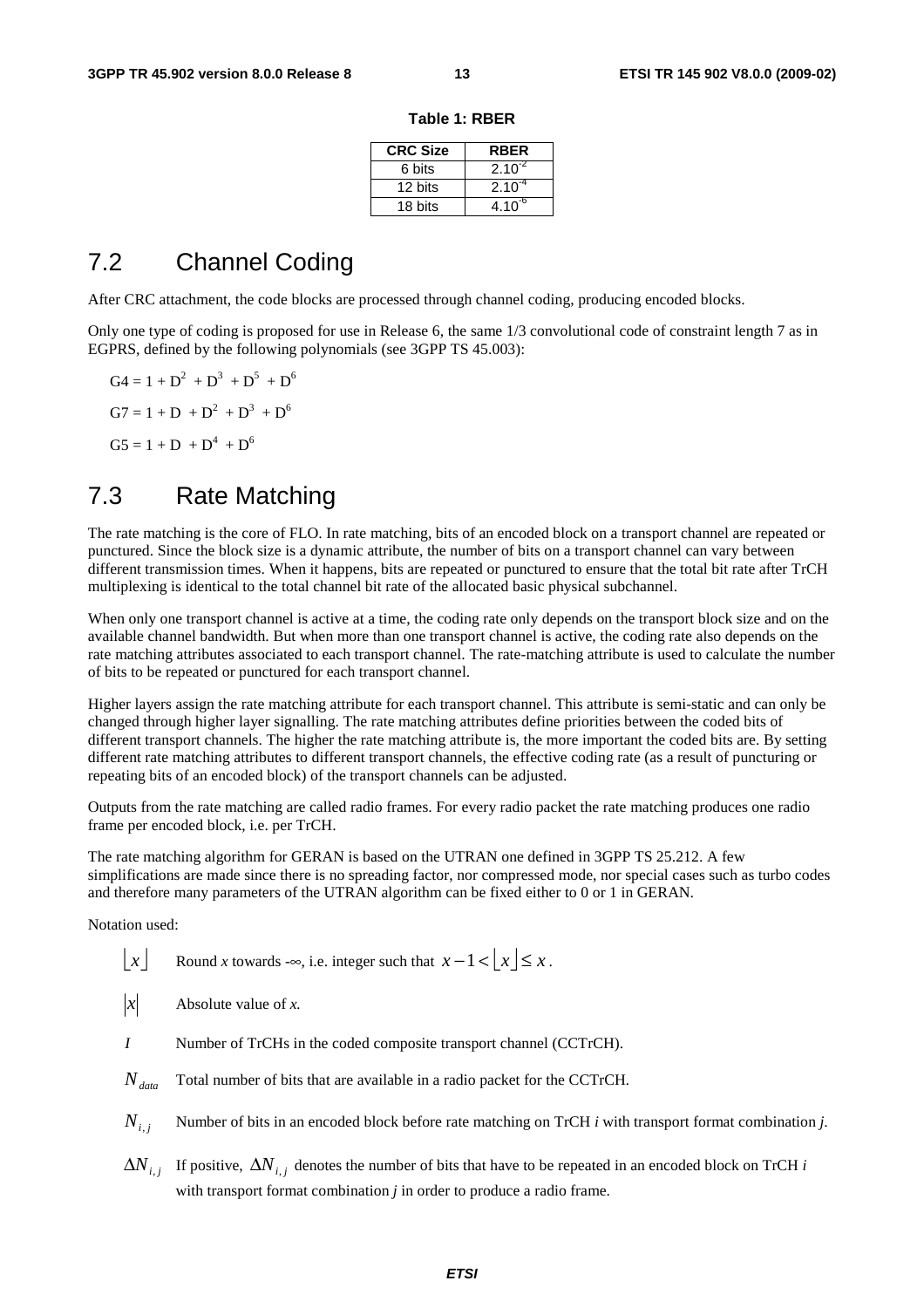If negative,  $\Delta N_i$ , denotes the number of bits that have to be punctured in an encoded block on TrCH *i* with transport format combination *j* in order to produce a radio frame.

 If null, no bits have to be punctured nor repeated, i.e. the rate matching is transparent and the content of the radio frame is identical to the content of the encoded block on TrCH *i* with transport format combination *j*.

- *RM* Semi-static rate matching attribute for transport channel *i*.
- *eini* Initial value of variable *e* in the rate matching pattern determination algorithm.
- *eplus* Increment of variable *e* in the rate matching pattern determination algorithm.
- *eminus* Decrement value of variable *e* in the rate matching pattern determination algorithm.
- *Zi*, *<sup>j</sup>* Intermediate calculation variable.
- *R* Redundancy pattern index used for retransmissions of signalling transport blocks on half rate channels (see subclause 7.5). In all other cases  $R = 0$ .

For each radio packet using transport format combination *j*, the number of bits to be repeated or punctured  $\Delta N_{i,j}$  within one encoded block for each TrCH *i* is calculated with the following equations:

$$
Z_{0,j} = 0
$$
  

$$
Z_{i,j} = \left[ \frac{\left( \sum_{m=1}^{i} RM_m \times N_{m,j} \right) \times N_{data}}{\sum_{m=1}^{I} RM_m \times N_{m,j}} \right]
$$
 for all  $i = 1 ... I$ 

$$
\Delta N_{i,j} = Z_{i,j} - Z_{i-1,j} - N_{i,j}
$$
 for all  $i = 1...I$ 

For the calculation of the rate matching pattern of each TrCH *i* the following relations are defined:

$$
e_{plus} = 2 \times N_{i,j}
$$
  

$$
e_{minus} = 2 \times |\Delta N_{i,j}|
$$
  
if  $\Delta N_{i,j} < 0$ 

$$
\text{if} \ \frac{e_{\text{plus}}}{e_{\min \text{us}}} \geq 2
$$

*d*

*i j i j us plus N N e e* ,  $=\frac{\epsilon_{plus}}{e_{min}} = \frac{N_{i,j}}{|\Delta N_{i,j}|}$  -- average distance between punctured bits

$$
e_{\text{ini}} = 1 + (R \mod d) \times e_{\text{min us}}
$$

else

$$
d = \frac{e_{\text{plus}}}{e_{\text{plus}} - e_{\text{min us}}} = \frac{N_{i,j}}{N_{i,j} - |\Delta N_{i,j}|}
$$
 -- average distance between transmitted bits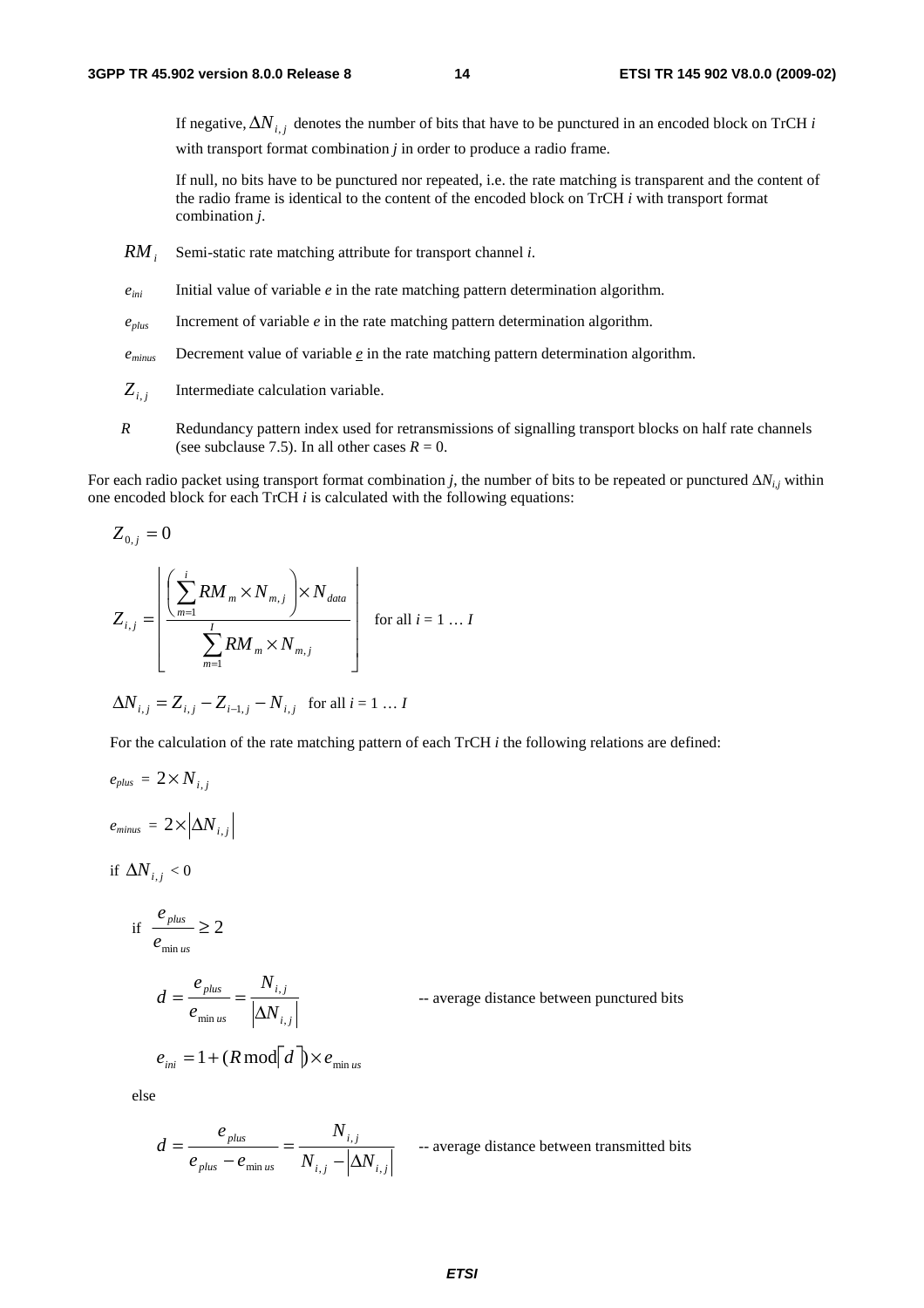$$
e_{\text{ini}} = 1 + (R \mod d) \times (e_{\text{plus}} - e_{\text{min us}})
$$

end if

else  $e_{ini} = 1$ 

The rate matching rule is as follows:

| if $\Delta N_{i,i} < 0$      | -- puncturing is to be performed                              |  |  |  |
|------------------------------|---------------------------------------------------------------|--|--|--|
| $e=e_\mathit{ini}$           | -- initial error between current and desired puncturing ratio |  |  |  |
| $m=1$                        | -- index of current bit                                       |  |  |  |
| do while $m \leq N_{i,j}$    | -- for each bit of the encoded block of TrCHi                 |  |  |  |
| $e = e - e_{\text{minus}}$   | -- update error                                               |  |  |  |
| if $e \leq 0$ then           | -- check if bit number $m$ should be punctured                |  |  |  |
|                              | puncture bit $b_{im}$ -- bit is punctured                     |  |  |  |
| $e = e + e_{plus}$           | -- update error                                               |  |  |  |
| end if                       |                                                               |  |  |  |
| $m=m+1$                      | -- next bit                                                   |  |  |  |
| end do                       |                                                               |  |  |  |
| else if $\Delta N_{i,i} > 0$ | -- repetition is to be performed                              |  |  |  |
| $e = e_{ini}$                | -- initial error between current and desired puncturing ratio |  |  |  |
| $m=1$                        | -- index of current bit                                       |  |  |  |
| do while $m \leq N_{i,j}$    | -- for each bit of the encoded block of TrCHi                 |  |  |  |
| $e = e - e_{\text{minus}}$   | -- update error                                               |  |  |  |
| do while $e \leq 0$          | -- check if bit number $m$ should be repeated                 |  |  |  |
| repeat bit $b_{i,m}$         | -- repeat bit                                                 |  |  |  |
| $e = e + e_{plus}$           | -- update error                                               |  |  |  |
| end do                       |                                                               |  |  |  |
| $m = m + 1$                  | -- next bit                                                   |  |  |  |
| end do                       |                                                               |  |  |  |
| else                         | $-\Delta N_{i,j}=0$                                           |  |  |  |
| do nothing                   | -- no repetition nor puncturing                               |  |  |  |
| end if.                      |                                                               |  |  |  |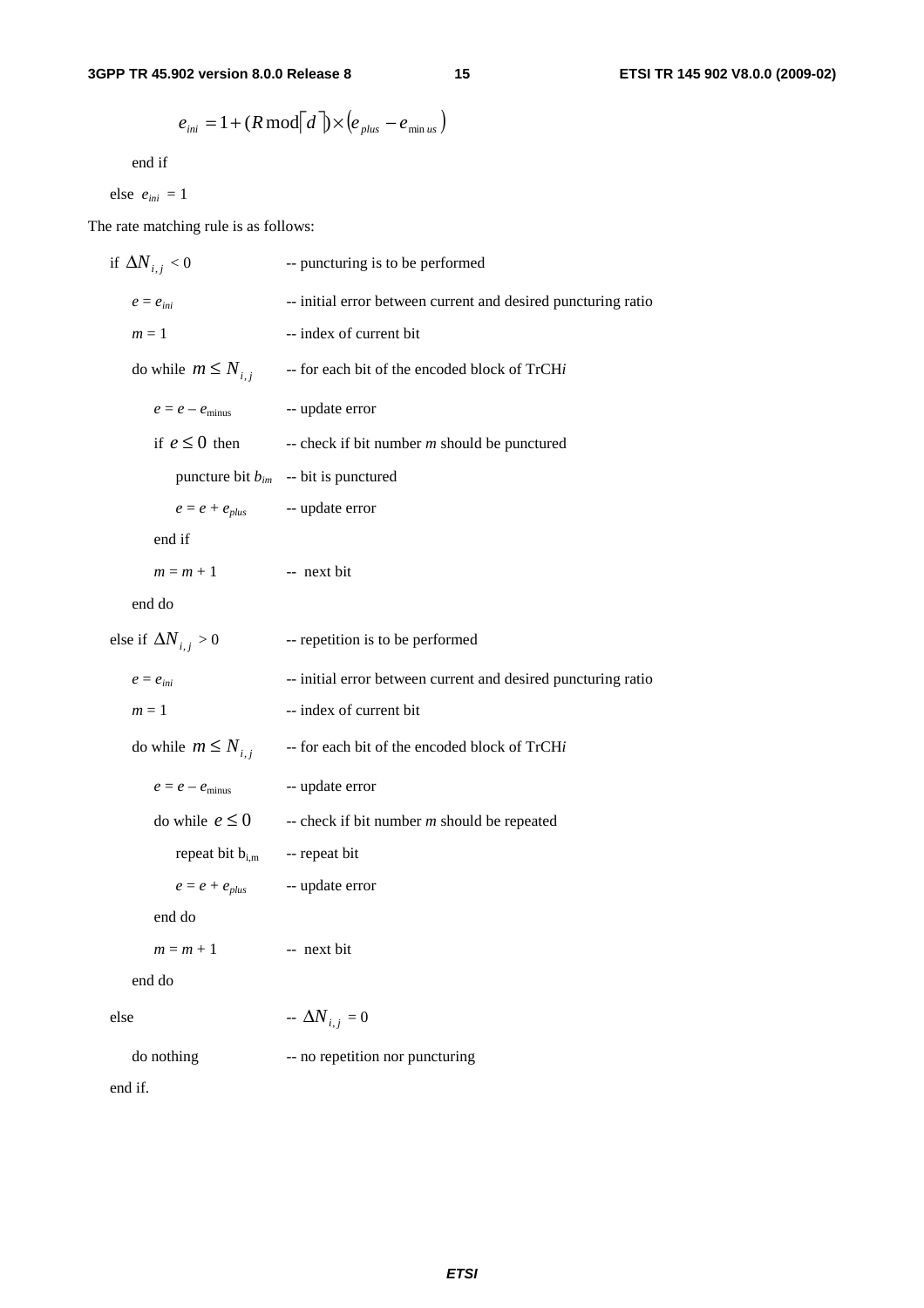## 7.4 Transport Channel Multiplexing

For every radio packet to be transmitted, one radio frame from each active TrCH is delivered to the TrCH multiplexing. These radio frames are serially multiplexed to form a CCTrCH. The order in which each radio frame is multiplexed is determined by the number of the associated TrCH (which is assigned during TrCH configuration).

## 7.4a Inband signalling bits

In the downlink direction, inband signalling bits (used to control the TFC selection algorithm in the MS, see subclause 8.5) are attached at the beginning of the CCTrCH.

The inband signalling bits are used to transmit a TFCI sequence. The number of coded inband signalling bits in each radio packet is equal to the size of the coded uplink TFCI. For each channel type, its value is derived from the size of the uncoded uplink TFCI (which is dependent on the number of TFCs in the uplink TFCS) following the rules in subclause 7.5.

## 7.5 Transport Format Combination Identifier (TFCI)

The size of the TFCI depends on the number of TFCs needed. The smaller this is, the shorter the TFCI is in order to minimize the overhead over the radio interface. The size of the TFCI is however limited to a maximum of 5 bits, allowing a maximum of 32 different transport format combinations on the same basic physical subchannel. In other words, for a single connection (without reconfiguration) it is proposed to have a maximum of 32 different channel coding and/or multiplexing possibilities at a time.

For the coding of the TFCI, simple block codes can be used, as already used for the stealing bits and the USF in 3GPP TS 45.003.

On GMSK full rate channels and 8PSK half rate channels, the coding of the TFCI shall be as follows (see Annex A):

- 1 bit TFCI shall be encoded to 8 bits;
- 2 bits TFCI shall be encoded to 16 bits;
- 3 bits TFCI shall be encoded to 24 bits;
- 4 bits TFCI shall be encoded to 28 bits;
- 5 bits TFCI shall be encoded to 36 bits.

On 8PSK full rate channels, the coding of the TFCI shall be obtained by repetition of the coding defined for GMSK full rate channels (see Annex A):

- 1 bit TFCI shall be encoded to 16 bits (2 times 8 bits);
- 2 bits TFCI shall be encoded to 32 bits (2 times 16 bits);
- 3 bits TFCI shall be encoded to 48 bits (2 times 24 bits);
- 4 bits TFCI shall be encoded to 56 bits (2 times 28 bits);
- 5 bits TFCI shall be encoded to 72 bits (2 times 36 bits).

On GMSK half rate channels, the coding of the TFCI shall be obtained by using only the middle segment of the coding defined for GMSK full rate channels (see Annex A):

- 1 bit TFCI shall be encoded to 4 bits;
- 2 bits TFCI shall be encoded to 8 bits;
- 3 bits TFCI shall be encoded to 12 bits;
- 4 bits TFCI shall be encoded to 14 bits;
- 5 bits TFCI shall be encoded to 18 bits.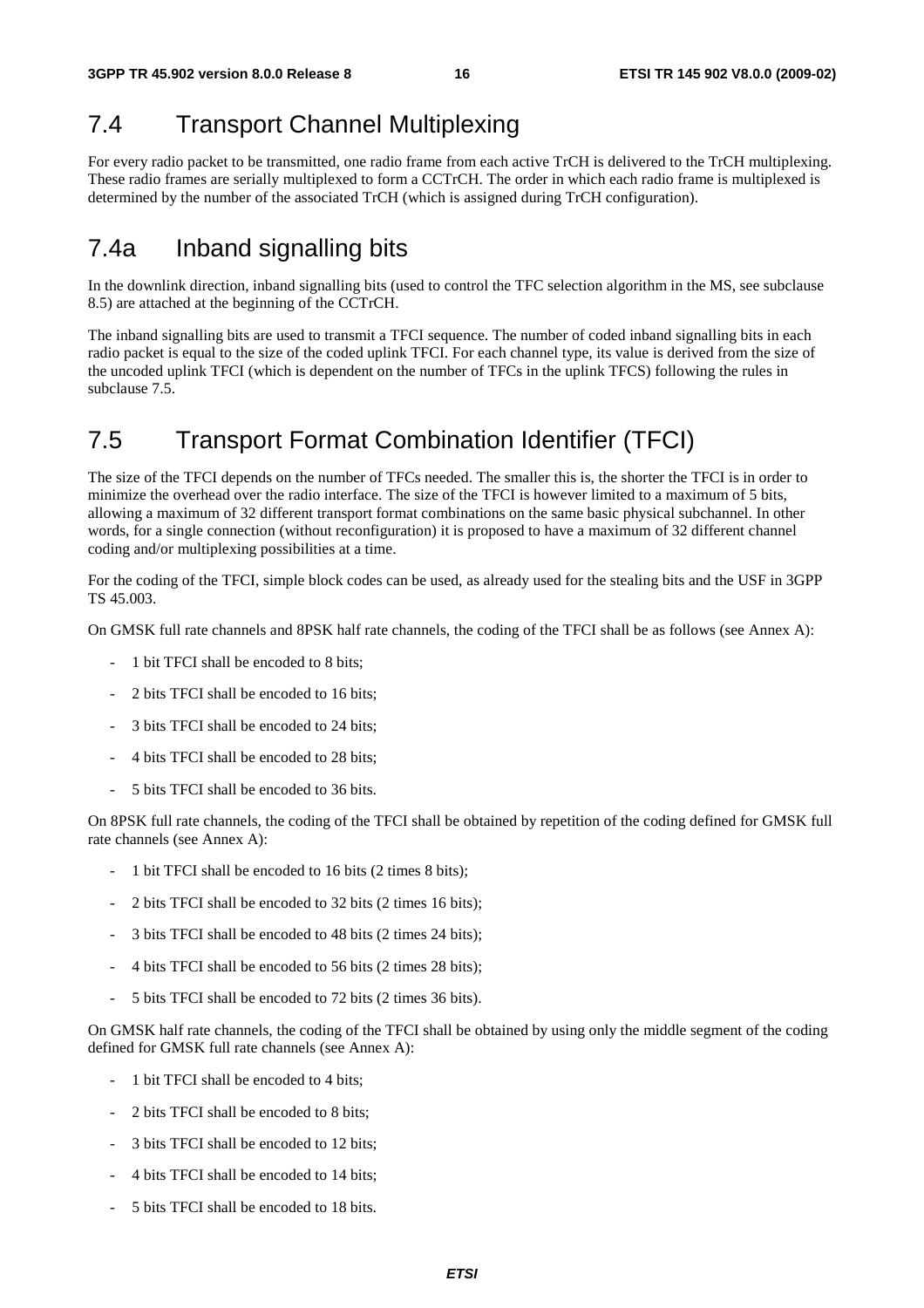The coded TFCI is then attached at the beginning of the CCTrCH (and, in the downlink direction, before the inband signalling bits) before interleaving.

### 7.6 Interleaving

The coded TFCI and the CCTrCH are interleaved together on bursts. The interleaving can be either block diagonal or block rectangular and is configured at call set-up. The interleaving is based on the following equations:

for 
$$
k = 0,1,2, \ldots K-1
$$

$$
b = k \bmod D
$$

for block diagonal interleaving:

$$
a = GCD\left(D, \frac{N_{radio}}{D}\right)
$$
  
if  $a > 1$  then  $s = \text{int}\left[\frac{k}{N_{radio} / a}\right]$ 

else  $s = 0$ 

$$
j = \frac{D}{M} \times \left[ \left( 49 \times (k+s) \right) \mod \frac{J}{D/M} \right] + \text{int} \left[ \frac{k \mod D}{M} \right]
$$

for block rectangular interleaving:

$$
a = GCD\left(2D, \frac{N_{radio}}{2D}\right)
$$
  
if  $a > 1$  then  $s = \text{int}\left[\frac{k}{N_{radio}/a}\right]$ 

else  $s = 0$ 

$$
j = \frac{2D}{M} \times \left[ \left( 49 \times (k+s) \right) \mod \frac{J}{2D/M} \right] + \text{int} \left[ \frac{k \mod 2D}{M} \right]
$$

where:

- *j* is the position of the bit *k* within the burst *b*;
- *D* is the interleaving depth in bursts;
- *J* is the burst size in bits;
- *K* is the size of the radio packet in bits  $(K = N_{radio})$ ;
- *M* is the size of the radio packet in bursts  $(M = K / J)$ ;

*GCD*(*m*,*n*) is the greatest common divisor of *m* and *n*.

On 8PSK channels, bit swapping for the coded bits of the TFCI is applied: for every bit *k* belonging to the coded TFCI for which *j* (the position of the bit *k* within the burst *b*) verifies  $(j + 1) \text{ mod } 3 = 0$  (i.e. the coded bit of the TFCI is to be mapped on a weak bit of the 8PSK symbol), the following swap is performed:

if  $(\text{cpt mod } 2 = 0)$  the bit *k* is swapped with bit  $k + 80$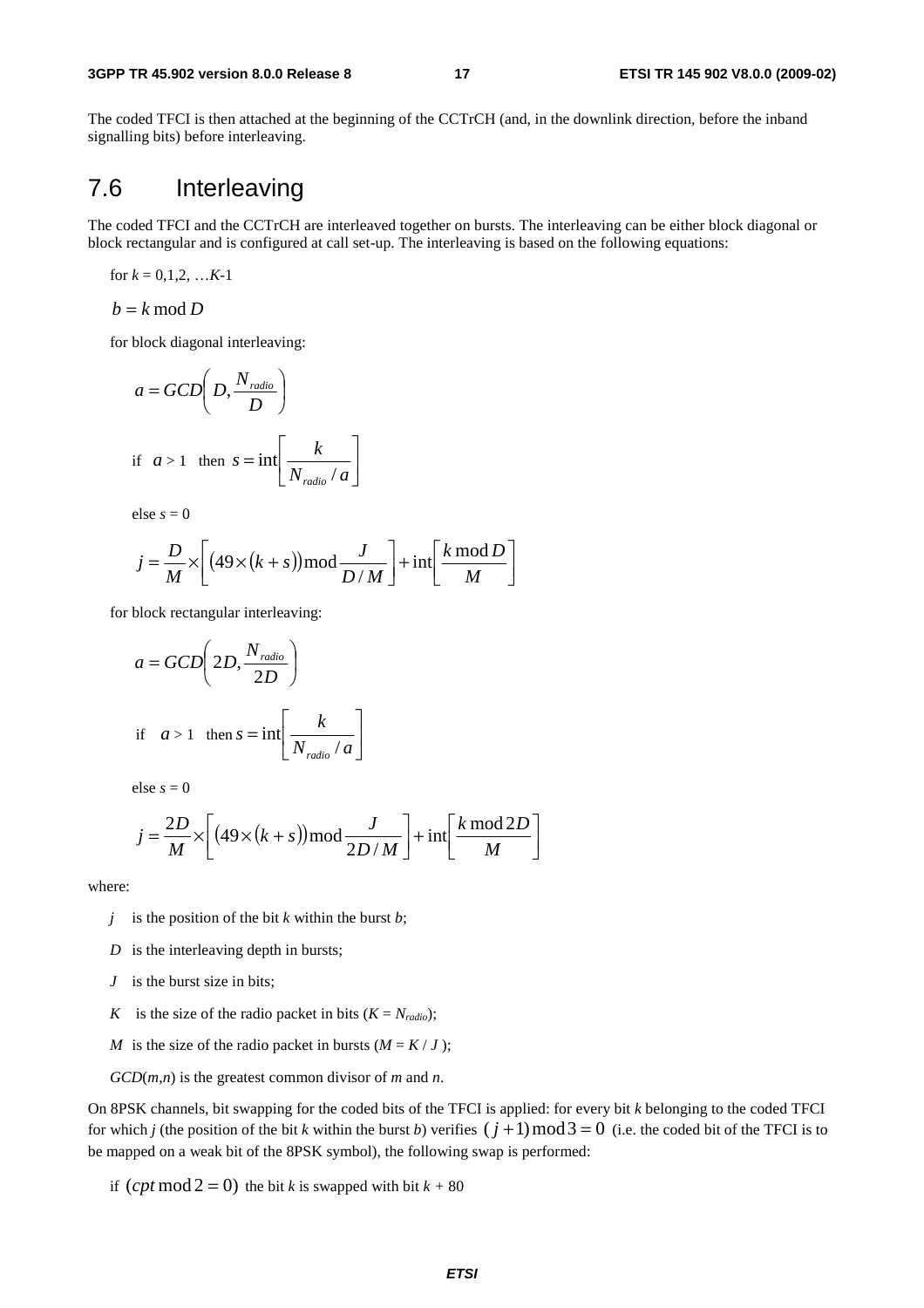#### **3GPP TR 45.902 version 8.0.0 Release 8 18 ETSI TR 145 902 V8.0.0 (2009-02)**

else the bit *k* is swapped with bit  $K - 80 + k$ 

#### where

*cpt* is a counter of the swapped bits. The value of *cpt* is set to zero before swapping and incremented by 1 after every swapped bit. For the first swapped bit  $cpt = 0$ , for the second swapped bit  $cpt = 1$  and so on.

On full rate GMSK channels  $K = 464$  and  $J = 116$ . On full rate 8PSK channels,  $K = 1392$  and  $J = 348$ .

On half rate GMSK channels,  $K = 232$  and  $J = 116$ . On half rate 8PSK channels,  $K = 696$  and  $J = 348$ .

For diagonal interleaving over 40 ms (used on full rate channels),  $D = 8$ . The result of the interleaving is then a distribution of the reordered bits over 8 bursts, using the even numbered position of the first 4 bursts and the odd positions of the last 4 bursts.

For diagonal interleaving over 40 ms (used on half rate channels),  $D = 4$ . The result of the interleaving is then a distribution of the reordered bits over 4 blocks, using the even numbered position of the first 2 bursts and the odd positions of the last 2 bursts.

For diagonal interleaving over 60 ms (used on full rate channels),  $D = 12$ . The result of the interleaving is then a distribution of the reordered bits over 12 bursts, allocating one third of the bits to each of three consecutive radio packets.

For diagonal interleaving over 60 ms (used on half rate channels),  $D = 6$ . The result of the interleaving is then a distribution of the reordered bits over 6 bursts, allocating one third of the bits to each of three consecutive radio packets.

For block rectangular interleaving over 20 ms (used on full rate channels),  $D = 4$ . The result is the combination of the first 4 bursts with the 4 last bursts of the result of a block diagonal interleaving over 2×*D* bursts: block 0 and block 4, block 1 and block 5, block 2 and block 6, block 3 and block 7.

Block diagonal interleaving over 60 ms shall be used for 8PSK modulation only.

## 7.7 Signalling on HR Channels

For seamless handovers between full rate and half rate channels the link level performance of associated signalling must be similar for the two channel modes. Consequently the coding rate of associated signalling on half rate channels must be equal to the coding rate of associated signalling on full rate channels. This is achieved in GSM/EDGE by increasing the interleaving depth of FACCH on half rate channels: twice the interleaving depth of TCH/H (see 3GPP TS 45.003). As a result the performance of FACCH/H is very similar to the performance of FACCH/F (see 3GPP TS 45.005).

With the one step interleaving architecture, all TrCHs on one basic physical subchannel have the same interleaving depth. It is therefore not possible to apply the same mechanism as in GSM/EDGE on CDCH and ADCH. Instead the MAC layer shall send the same transport block twice in a row. Since coded bits of the same transport block can be found in two consecutive radio packets, the effect is as if the interleaving depth was twice the interleaving used for one radio packet. In rate matching, a different value of *R* is used for the radio packets. The value of *R* to be used by the encoder is given by the TDMA frame number of the first burst carrying coded bits for that radio packet, and table 7.7 below. For instance, if the first coded bits of the signalling radio packet are sent on TDMA frame 0, the value of *R* to be used by the encoder is 0. If the first coded bits are sent on TDMA frame 4, the value of *R* to be used is 1. Because radio packets are sent on a 20ms basis, the two consecutive signalling radio packets never use the same value of *R*.

| <b>TDMA frame number</b> | R |
|--------------------------|---|
| 0, 1, 2, 3               | Ω |
| 4, 5, 6, 7               |   |
| 8, 9, 10, 11             | O |
| 13, 14, 15, 16           |   |
| 17, 18, 19, 20           | በ |
| 21, 22, 23, 24           |   |

|  |  | Table 7.7: R and TDMA frame number modulo 26 |  |
|--|--|----------------------------------------------|--|
|--|--|----------------------------------------------|--|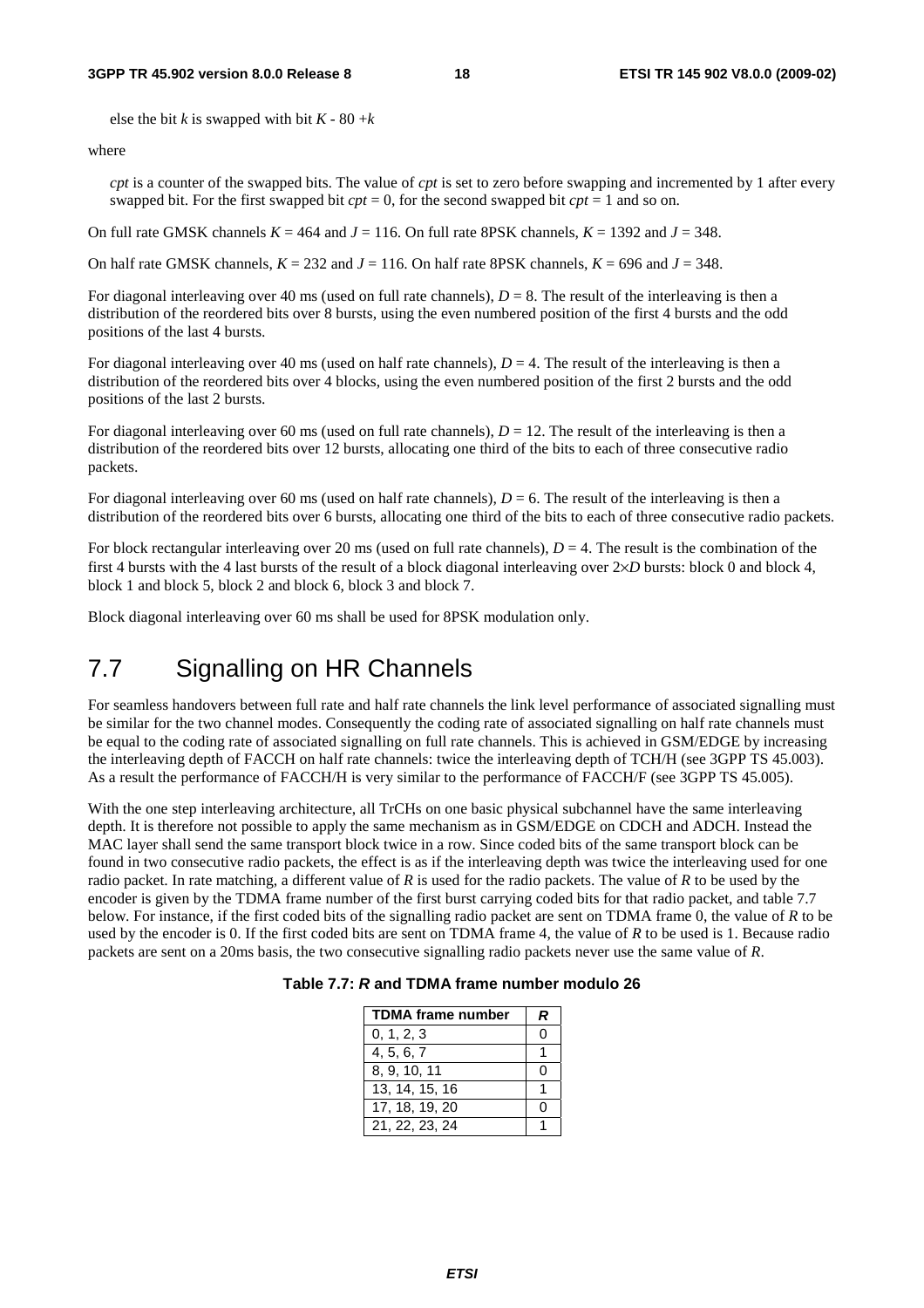## 8 Layer 2 for FLO

### 8.1 Protocol architecture in *Iu mode*

### 8.1.1 General

The MAC sublayer offers TBFs for the transfer of RLC data between peer RLC entities.

One type of TrCH is offered by FLO to the MAC sublayer, DCH, as defined in subclause 6.5.

Three different DCHs are introduced, namely CDCH (Control-plane DCH), UDCH (User-plane DCH) and ADCH (Associated DCH). While CDCH and UDCH are used exclusively for transmission of RLC/MAC blocks for data transfer, ADCH is used exclusively for transmission of RLC/MAC control blocks. CDCH and UDCH shall use the TFC for signalling as defined in sub-clause 9.5.

#### NOTE: CDCH, UDCH and ADCH naming convention is introduced in order to allow for an easier stage 3 definition of RLC and MAC protocols (e.g. 'ADCH' to replace 'PACCH', and 'UDCH' to replace 'PDTCH', on DBPSCH)



#### **Figure 3: Logical Channels and Transport Channels**

On a transport channel, a transport block is the basic unit of traffic exchanged between the MAC sublayer and the physical layer.

A transport block consists of a MAC PDU i.e. RLC/MAC block, as shown in Figure 4. The structure of an RLC/MAC block is defined in subclause 8.3.1.

MAC PDU

**Figure 4: Transport Block structure** 

The number of bits in a transport block is the transport block size.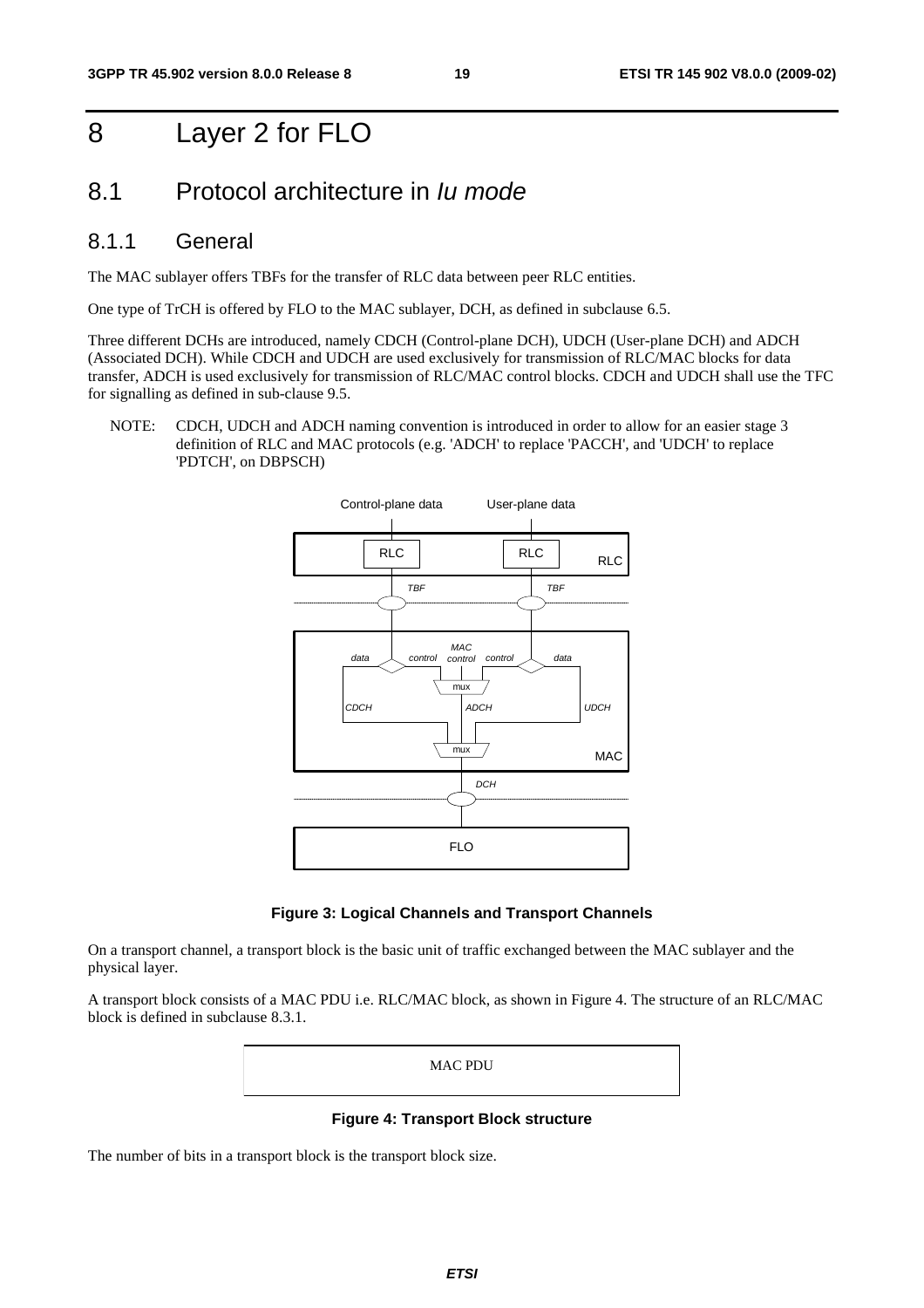### 8.1.2 RLC protocol

FLO allows for transmission of RLC information in RLC acknowledged mode, RLC unacknowledged mode and RLC transparent mode.

The functions and services provided by the RLC protocol are defined in 3GPP TS 44.160. No new functions or services are needed to support FLO.

RLC blocks are transferred between two peer RLC entities at a maximum rate of one RLC block per TTI, per timeslot.

### 8.1.3 MAC protocol

The MAC sublayer allows the transmission over the physical layer with FLO of upper layer PDUs from one mobile station on dedicated basic physical subchannel(s). MAC does not allow for operation on shared basic physical subchannel using FLO.

The specific functions provided by the MAC protocol when FLO is used are listed below:

- **Mapping between TBFs and transport channels.** The MAC is responsible for mapping of **TBF**(s) onto the appropriate transport channel(s).
- **- Selection of the appropriate transport format per transport channel.** The MAC is responsible for selecting the appropriate transport format for each transport channel within the transport format set configured by RRC for each transport channel so that the resulting transport format combination on the coded composite transport channel belongs to the transport format combination set configured by RRC.
- **Priority handling between data flows of one MS.**

Other functions provided by the MAC protocol when FLO is used are listed in 3GPP TS 44.160.

### 8.2 Protocol architecture in *A/Gb mode*

Text will be added when FLO concepts for A/Gb mode have stabilized.

## 8.3 RLC/MAC block structure

### 8.3.1 General

An RLC/MAC block consists of either an RLC/MAC block for data transfer or an RLC/MAC block for control message transfer.

In non-transparent RLC mode, the structure of an RLC/MAC block for data transfer consists of an RLC/MAC header and an RLC data block.

| <b>RLC/MAC block</b> |                |  |  |  |  |
|----------------------|----------------|--|--|--|--|
| RLC/MAC header       | RLC data block |  |  |  |  |

#### **Figure 5: RLC/MAC block structure for data transfer in NT-RLC**

In transparent RLC mode, the structure of an RLC/MAC block for data transfer consists of an RLC data block.

| <b>RLC/MAC block</b> |  |
|----------------------|--|
| data block           |  |

#### **Figure 6: RLC/MAC block structure for data transfer in T-RLC**

The structure of an RLC/MAC block for control message transfer consists of a MAC header and an RLC/MAC control block.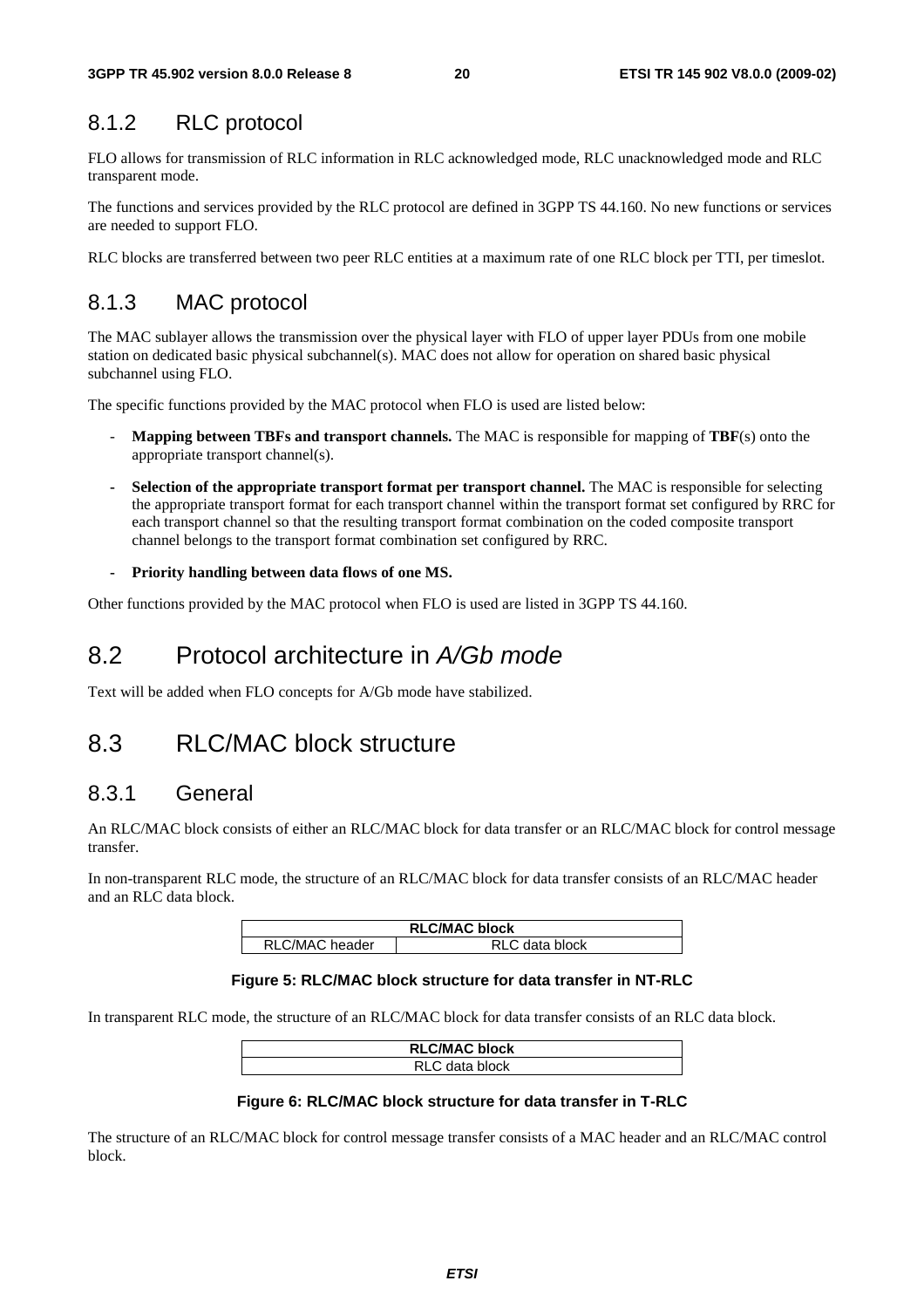| <b>RLC/MAC block</b> |                       |  |  |  |  |  |
|----------------------|-----------------------|--|--|--|--|--|
| MAC header           | RLC/MAC control block |  |  |  |  |  |

**Figure 7: RLC/MAC block structure for control message transfer** 

### 8.3.2 RLC/MAC blocks for control message transfer

### 8.3.2.1 Downlink RLC/MAC control block format





### 8.3.2.2 Uplink RLC/MAC control block format





### 8.3.3 RLC/MAC blocks for data transfer

#### 8.3.3.1 Downlink RLC/MAC block for data transfer

8.3.3.1.1 RLC unacknowledged mode

|                  |                   |  |   | Bit |                  |                    |            |                    |         |
|------------------|-------------------|--|---|-----|------------------|--------------------|------------|--------------------|---------|
| 8                |                   |  | 6 | 5   |                  | 3                  | ົ          |                    |         |
| PТ               | TFI (=RB Id)<br>P |  |   |     |                  |                    | <b>BSN</b> | Octet 1            |         |
|                  | <b>BSN</b>        |  |   |     |                  | Length Indicator   |            |                    | Octet 2 |
| Length Indicator |                   |  |   |     |                  |                    |            | Octet <sub>3</sub> |         |
|                  |                   |  |   |     | Length Indicator |                    |            |                    |         |
| Length Indicator |                   |  |   |     |                  |                    |            | Octet M            |         |
|                  |                   |  |   |     |                  | Octet $M + 1$      |            |                    |         |
| RLC data         |                   |  |   |     |                  |                    |            |                    |         |
|                  |                   |  |   |     |                  |                    |            |                    |         |
|                  |                   |  |   |     |                  |                    |            |                    |         |
|                  |                   |  |   |     |                  | Octet N (see note) |            |                    |         |

NOTE: the RLC data may contain a non-integer number of octets.

#### **Figure 10: RLC/MAC block for data transfer in RLC unacknowledged mode**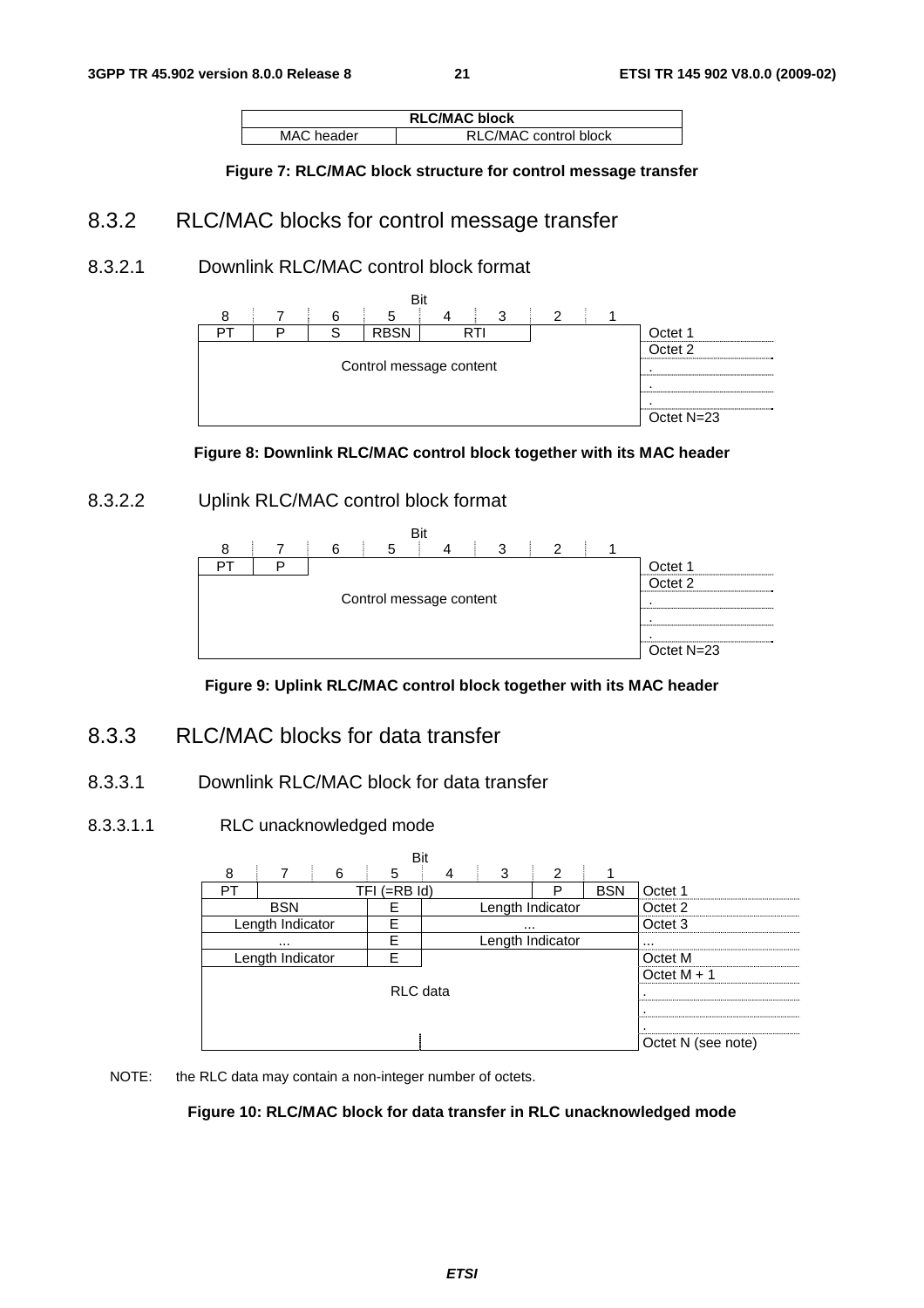#### 8.3.3.1.2 RLC acknowledged mode





#### 8.3.3.1.3 RLC transparent mode



NOTE: the RLC data may contain a non-integer number of octets. N≥1. **Figure 12: Downlink RLC/MAC block for data transfer in RLC transparent mode** 

#### 8.3.3.2 Uplink RLC/MAC block for data transfer

#### 8.3.3.2.1 RLC unacknowledged mode

The uplink RLC/MAC block format for data transfer in RLC unacknowledged mode is the same as for downlink, as described in subclause 8.3.3.1.1.

#### 8.3.3.2.2 RLC acknowledged mode

|                       |                  |   | Rit             |                  |           |            |                    |
|-----------------------|------------------|---|-----------------|------------------|-----------|------------|--------------------|
| 8                     |                  | 6 | 5<br>4          | 3                | 2         |            |                    |
| PТ                    |                  |   | TFI<br>(=RB Id) |                  | P         | <b>BSN</b> | Octet 1            |
|                       |                  |   | <b>BSN</b>      |                  |           | <b>SPB</b> | Octet <sub>2</sub> |
| <b>SPB</b>            | SI.              | F |                 | Length Indicator |           |            | Octet 3            |
|                       | Length Indicator | F |                 |                  |           |            |                    |
| F<br>                 |                  |   |                 | Length Indicator |           |            |                    |
| Length Indicator<br>F |                  |   |                 |                  |           | Octet M    |                    |
|                       |                  |   |                 |                  | Octet M+1 |            |                    |
| RLC data              |                  |   |                 |                  |           |            |                    |
|                       |                  |   |                 |                  |           |            |                    |
|                       |                  |   |                 |                  |           |            |                    |
|                       |                  |   |                 |                  |           |            | Octet N (see note) |

#### NOTE: the RLC data may contain a non-integer number of octets **Figure 13: Uplink RLC/MAC block for data transfer in RLC acknowledged mode**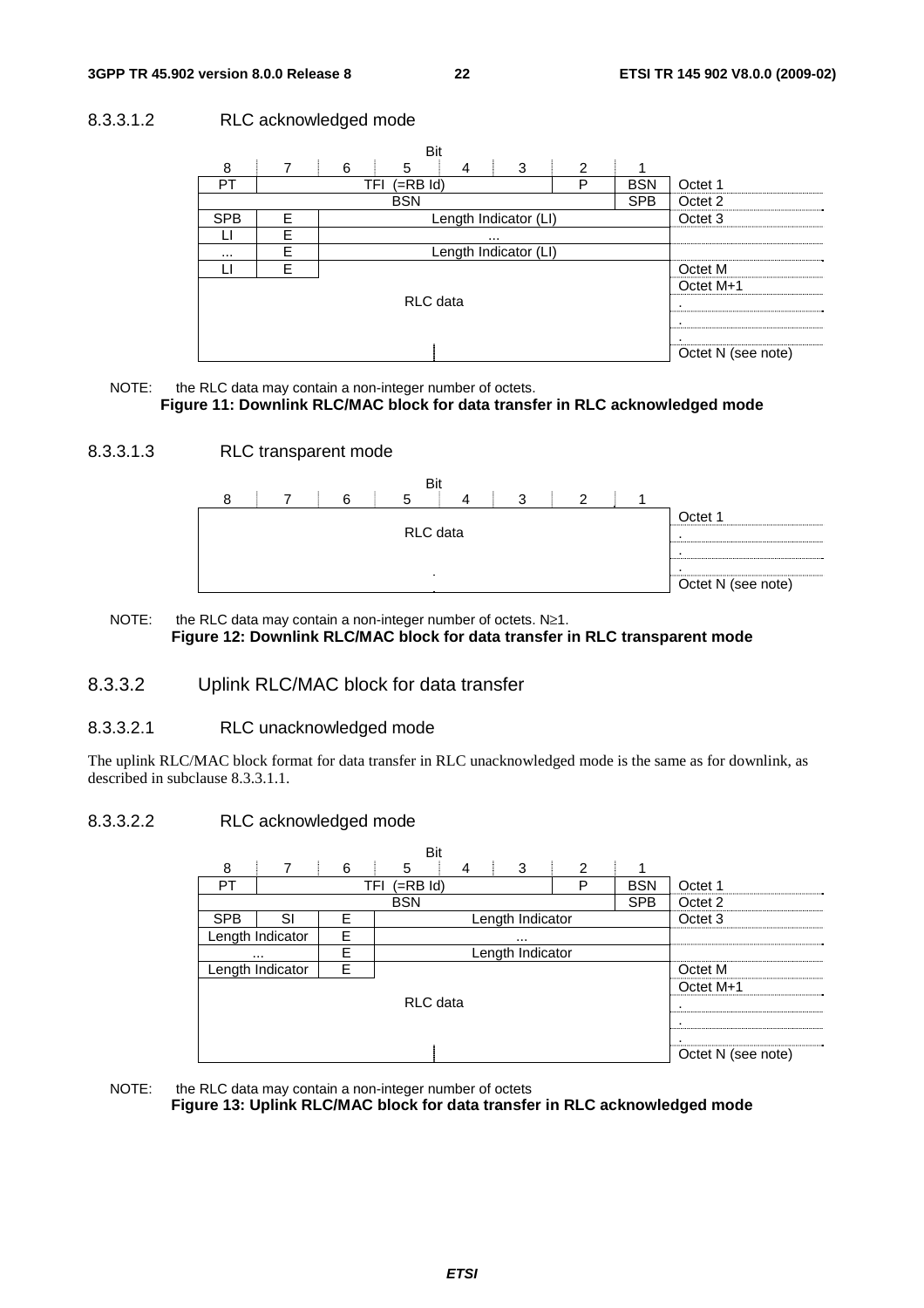#### 8.3.3.2.3 RLC transparent mode





### 8.4 Ciphering in *Iu mode*

#### 8.4.1 General

Ciphering is provided following the same principles as when FLO is not used.

The ciphering function is performed either in the RLC sublayer or in the MAC sublayer according to the following rules:

- The RLC sublayer is responsible for ciphering/deciphering RLC data blocks in case of non-transparent RLC mode (unacknowledged or acknowledged);
- The MAC sublayer is responsible for ciphering/deciphering user data in case of transparent RLC mode. It is also responsible for ciphering/deciphering some RLC/MAC control messages as specified in 3GPP TS 44.160.

The ciphering function uses the ciphering algorithm f8 specified in 3GPP TS 35.201.

### 8.4.2 Parameters settings

#### 8.4.2.1 RLC non-transparent mode

Table 2 defines how to set the input parameters to the ciphering algorithm.

| Input            | Size in bits |            |                                  | <b>Settings</b>    |            |
|------------------|--------------|------------|----------------------------------|--------------------|------------|
| parameters       |              |            | <b>RLC Mode</b>                  | <b>Unack</b>       | <b>Ack</b> |
| Count            | 32           | <b>MSB</b> | <b>HFN</b>                       | 27 bits            | 23 bits    |
|                  |              |            |                                  | 0134217727         | 08388607   |
|                  |              |            | <b>RBid indicator</b>            | 1 bit              |            |
|                  |              |            |                                  | 1 (RBid available) |            |
|                  |              | <b>LSB</b> | <b>BSN</b>                       | 4 bits             | 8 bits     |
|                  |              |            |                                  | 0.15               | 0255       |
| <b>Direction</b> |              |            | Direction                        | 1 bit              |            |
|                  |              |            |                                  | $O$ (uplink)       |            |
|                  |              |            |                                  | 1 (downlink)       |            |
| <b>Bearer</b>    | 5            |            | <b>RBid</b>                      | 5 bits             |            |
|                  |              |            |                                  | 031                |            |
| Length           | 11           |            | Length in bits of the $ 11$ bits |                    |            |
|                  |              |            | plain data to cipher             | [01370]            |            |

#### **Table 2: Input parameters to the ciphering algorithm**

NOTE: these parameters are the same as for DCCH and TCH TBF modes, except the maximum length, which is higher.

#### 8.4.2.2 RLC transparent mode

3GPP TS 44.160 defines how to set the input parameters to the ciphering algorithm.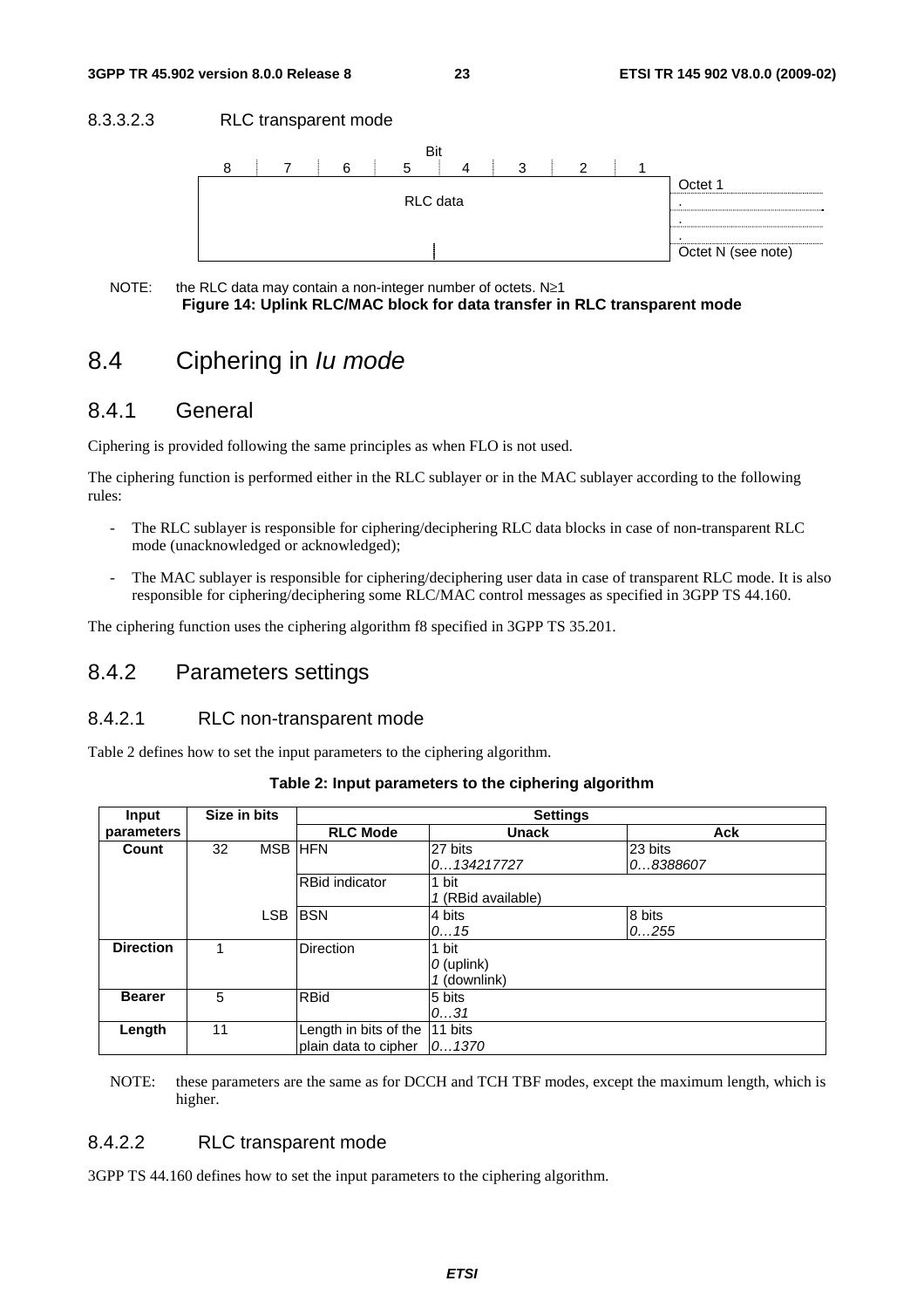### 8.4.2.3 RLC/MAC control messages

3GPP TS 44.160 defines how to set the input parameters to the ciphering algorithm.

## 8.5 TFC Selection

### 8.5.1 TFC selection in the uplink

The selection of the TFC to be used in the uplink during each TTI is under the control of the MAC Layer in the MS. The MS should select a TFC according not only to the data available to be sent and the priority of the flows to which the data belongs, but also to the conditions of the radio channel. The conditions of the radio channel in the uplink are known only to the network, so the network should provide information to the MS to assist in the decision.

The algorithm for the selection of the TFC to be used in the uplink is as follows:

- 1. When defining the TFCS, the TFCs are ranked according to the radio conditions or signal quality required to achieved a specified quality of service (e.g. the higher the TFCI, the better the quality of the radio link required); this could be characterised, for example, in terms of RXLEV, BEP, the BLER on the different transport channels, or other parameters.
- 2. The ranking is communicated to the MS at call set-up by means of the order in which they are signalled in the assignment message: the TFCs are signalled in the assignment message in increasing order of quality of the link required.
- 3. Based on the measurement performed by the BSS, the network determines periodically within a call the 'highest TFC' that, with the current radio conditions, would meet the quality of service criteria.
- 4. The network signals the 'highest TFC' to the MS by transmitting in the downlink the value of the TFCI (within the TFCS defined for the uplink) corresponding to the highest TFC that the MS is allowed to select in the uplink. The network sends this TFCI, encoded as defined in subclause 7.5, using the inband signalling bits of a downlink radio packet (see subclause 7.4a). One coded TFCI is transmitted in every radio packet. In case of multislot operation, as the TFCS could be different on different timeslots, the 'highest TFC' needs to be signalled separately for each timeslot.
- 5. The MS is allowed to use only TFCs whose TFCI is lower than or equal to the TFCI indicated by the network and that have not been restricted by higher layer signalling (see sub-clause 9.3). The set of these TFCs is called 'valid TFCs'. The MS selects the particular TFC to be used for transmission in the uplink from the set of valid TFCs, according to the rules given below.

Every TTI, the MS selects the TFC within the set of valid TFCs using the following rules (see 3GPP TS 25.321):

1. No other TFC shall allow the transmission of more highest priority data than the chosen TFC.

2. No other TFC shall allow the transmission of more data from the next lower priority TBFs. Apply this criterion recursively for the remaining priority levels.

## 8.5.2 TFC selection in the downlink

The selection of the TFC to be used in the downlink during each TTI is under the control of the MAC Layer in the network. The network should select a TFC according not only to the data available to be sent and the priority of the flows to which the data belongs, but also to the conditions of the radio channel.

To determine the conditions of the radio channel on the downlink, the network may utilise the measurement report sent by the MS every 480ms, or if Enhanced Power Control (EPC) is supported, the measurement report sent by the MS every 120ms when in EPC mode.

## 8.6 Ciphering in *A/Gb mode*

Ciphering of FLO channels follows the same principles as when FLO is not used. When FLO is used in the PS domain, ciphering is provided for LLC PDUs and is performed by the SGSN following the same principles as ciphering in GPRS/EGPRS.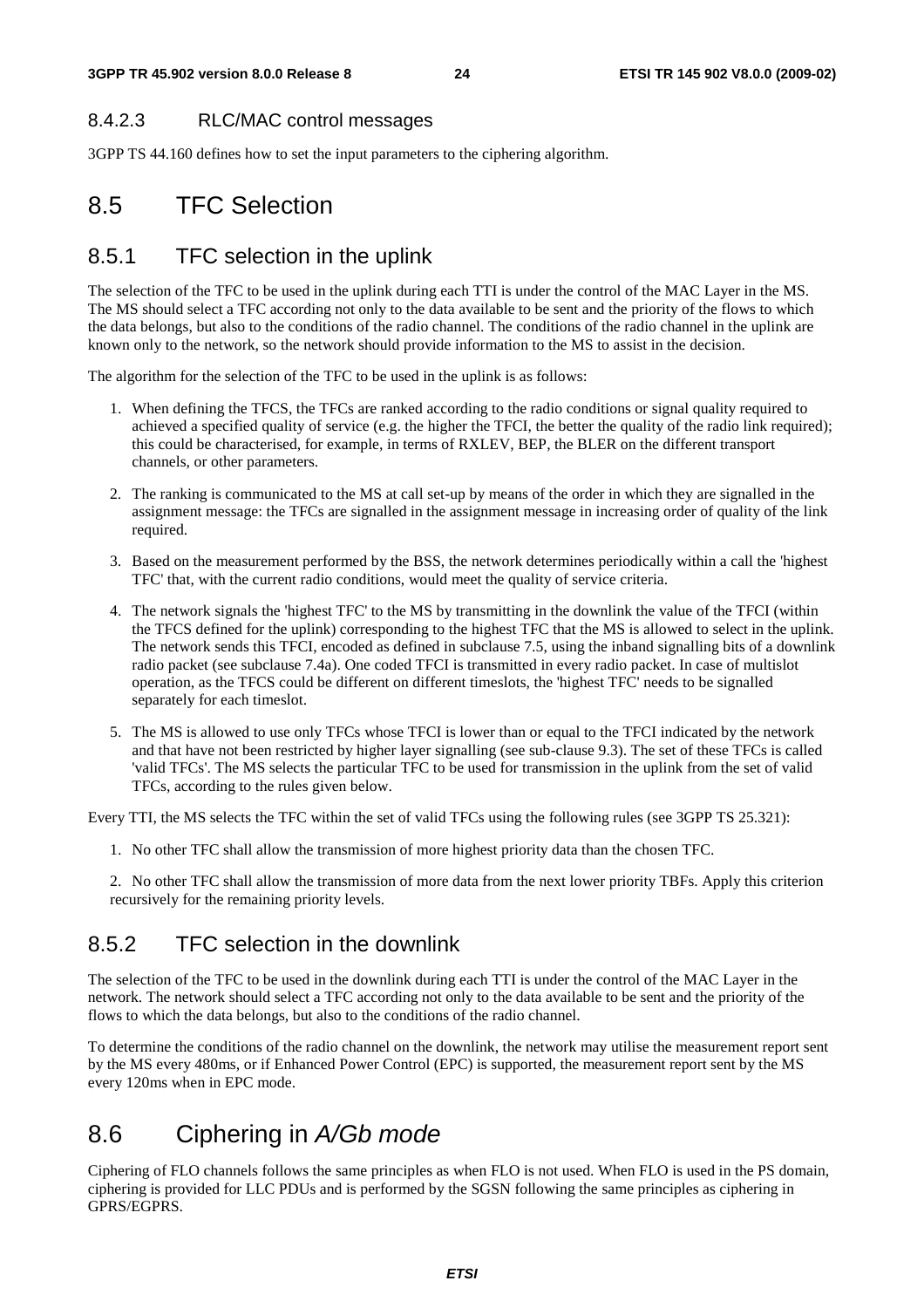## 9 Layer 3 for FLO

### 9.1 In *Iu mode*

The RRC layer is responsible for the setup, reconfiguration and release of the TrCH(s). The RRC procedures affected by the introduction of FLO are RB control procedures and RRC Connection Mobility procedures.

The following RRC messages are impacted by the introduction of FLO: RADIO BEARER SETUP, RADIO BEARER RECONFIGURATION, RADIO BEARER RELEASE and CELL UPDATE CONFIRM. New procedures to reconfigure only the transport channels are considered to be introduced in GERAN *Iu mode*: Transport Channel Reconfiguration procedures. Additionally Radio Bearer Reconfiguration procedures could reconfigure either RB parameters or transport channels or physical parameters or all, if needed. If only TrCH(s) need to be reconfigured it is ffs whether Transport Channel Reconfiguration procedures could be introduced as a subset of the Reconfiguration procedures. Transport Channel Reconfiguration procedures cannot be used for modifying the physical parameters.

## 9.2 In A/Gb mode

Text will be added when FLO concepts for A/Gb mode have stabilized.

## 9.3 Transport and physical channel configuration

When setting up a new connection, Layer 3 indicates to the lower layers the following parameters to configure the physical layer, the MAC sublayer and the RLC sublayer:

- The transport channel identity (TrCH Id) and transport format set for each transport channel;
- The transport format combination set (TFCS) through CTFC (see subclause 9.4) together with the modulation parameter (GMSK and 8PSK, or 8PSK only);
- Semi-static parameters for the configuration of the basic physical subchannel (see Table 3): channel mode (FR or HR), modulation (GMSK and/or 8PSK), interleaving (20ms rectangular, 40ms diagonal or 60ms diagonal) and number of TrCHs.

To configure the transport format set, Layer 3 provides to the lower layers the following parameters for each transport channel:

- The semi-static attributes (see Table 4): CRC size (0, 6, 12, or 18 bits) and the rate matching attribute (1 to 256). Semi-static attributes are common to all transport formats for one transport channel;
- For each transport format, the dynamic attributes (see Table 5): TB size (1 to 1370 bits).

In order to address inactive transport channels in TFC(s), the first transport format of every TrCH is configured by default with the empty transport format. These default transport formats need not be signalled.

Each Layer 3 message that can set up or reconfigure TrCH(s) has to provide the mentioned information to the lower layers. When releasing a TrCH, only the TrCH Ids are signalled.

#### **Table 3: Basic physical subchannel parameters indicated by Layer 3**

| <b>Parameter</b> | Range/Value      | <b>Comments</b>            |
|------------------|------------------|----------------------------|
| Mode             | FR or HR         | Two channel modes          |
| Modulation       | GMSK and/or 8PSK | Two modulation types       |
| Interleaving     | 20ms rectangular | 60ms interleaving for 8PSK |
|                  | 40ms diagonal    | channels only              |
|                  | 60ms diagonal    |                            |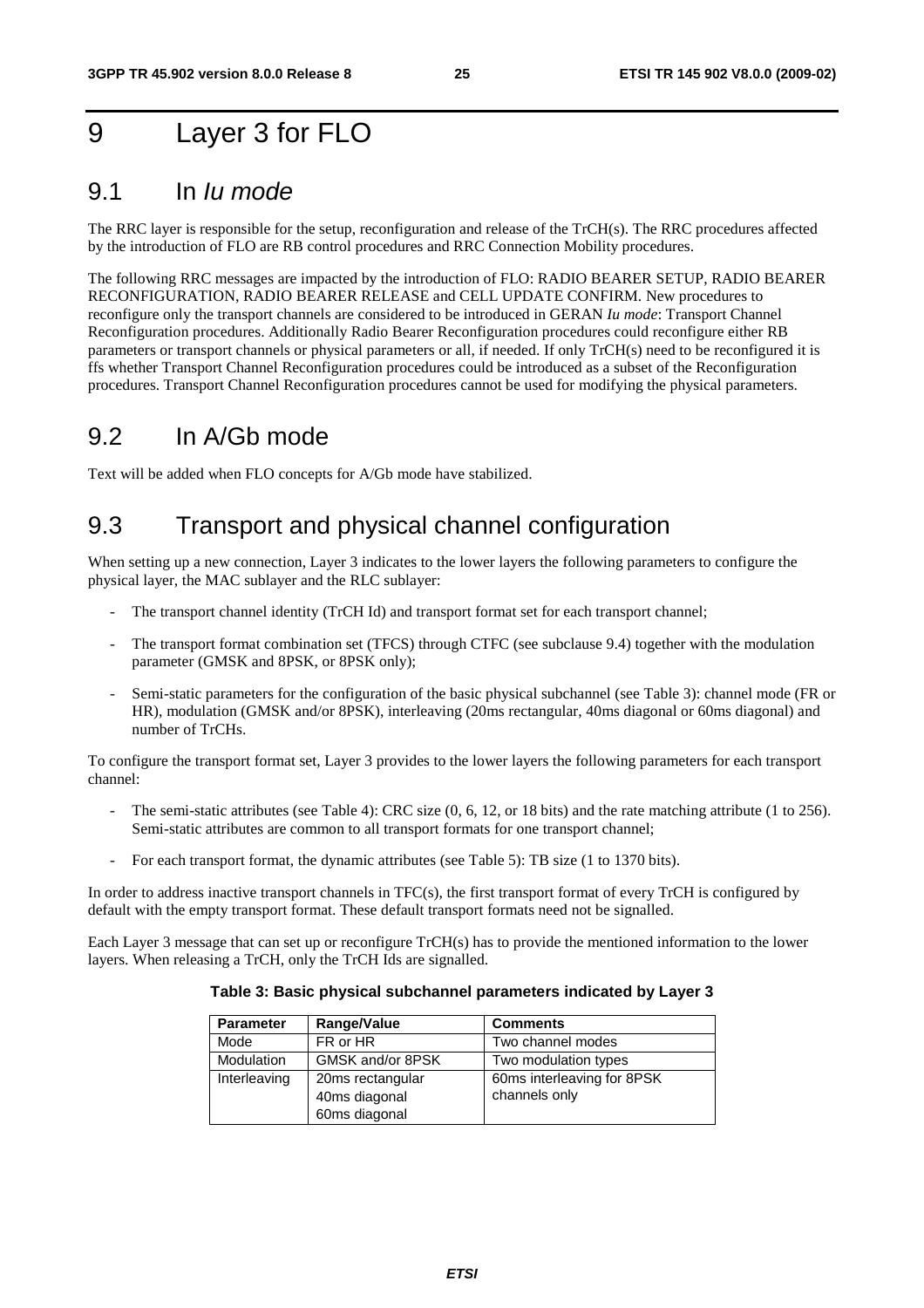| <b>Parameter</b>        | Range/Value   | <b>Comments</b>        |
|-------------------------|---------------|------------------------|
| CRC size                | 0.6, 12 or 18 | Four CRC sizes         |
| Rate matching attribute | 1256          | Same range as in UTRAN |

#### **Table 4: Semi-static attributes indicated by Layer 3 for each TrCH**

#### **Table 5: Dynamic attributes indicated by Layer 3 for each TF**

| <b>Parameter</b> | Range/Value | <b>Comments</b>               |
|------------------|-------------|-------------------------------|
| TB size          | 1…1370      | Maximum obtained with 8PSK FR |
|                  |             | channel                       |

The transport channels and the transport format combination set may be configured independently in the uplink and the downlink. Also, if the MS is configured to use multiple timeslots, the transport channels and the transport format combination set may be configured independently for each timeslot.

In the transport format combination set, it shall be specified whether each transport format combination can be used with both GMSK and 8PSK modulations or with 8PSK modulation only. The modulation parameter is signalled in the layer 3 message with the CTFC for each TFC. Only transport format combinations that are allowed for the modulation configured for the DBPSCH may be active within the TFCS. At handover certain TFCs may be automatically restricted (implicitly), or they may be reconfigured by the network.

When configuring or reconfiguring the TFCS, Layer 3 can optionally include transport format combination subset information to restrict the transport format combinations within the TFCS that can be used. This information could be in the form of a 'minimum allowed transport format combination index', an 'allowed transport format combination list', a 'non-allowed transport format combination list' or other to be defined.

When reconfiguring the transport channels or the TFCS, an incremental reconfiguration will be possible, i.e. it will be possible to signal only the parameters of the transport channels or the TFCs that are added, modified or deleted. After the reconfiguration, the configuration is still consistent. For example, when releasing a transport channel, all the TFCs that use that transport channel shall also be removed from the TFCS.

If the size of the TFCI needs to be changed when reconfiguring the TFCS of a DBPSCH, that DBPSCH shall be ordered to a new DBPSCH. A new DBPSCH is a DBPSCH, which is not currently allocated to the MS.

When releasing a connection, no specific FLO information is signalled by Layer 3.

### 9.4 Calculated Transport Format Combination

### 9.4.1 Definition

The CTFCs are used to signal the transport format combination set. Every possible transport format combination is uniquely identified by one CTFC, including transport format combinations, which are not members of the transport format combination set.

Two formulas are used to define the CTFC (see 3GPP TS 25.331). Let *I* be the number of transport channels that are included in the transport format combination. Each transport channel TrCH*i*, *i* = 1, 2,…, *I*, has *Li* transport formats, i.e. the transport format indicator *TFIN<sub>i</sub>* can take  $L_i$  values,  $TFIN_i \in \{0,1,2,...,L_i-1\}$ . For each transport channel, the transport format such that  $TFIN_i = 0$  is the empty transport format.

Define 
$$
P_i = \prod_{j=0}^{i-1} L_j
$$
, where  $i = 1, 2, ..., I$ , and  $L_0 = 1$ 

Let  $TFC(TFIN_1, TFIN_2, ..., TFIN_l)$  be the transport format combination for which  $TrCH_1$  has transport format  $TFIN_1$ , TrCH2 has transport format *TFIN2*, etc. The corresponding *CTFC*(*TFIN1*, *TFIN2*, …, *TFINI*) is then computed as:

$$
CTFC(TFIN_1,TFIN_2, \ldots,TFIN_I) = \sum_{i=1}^{I} TFIN_i \cdot P_i
$$

The transport format combination such that  $CTFC = 0$  is the empty transport format combination.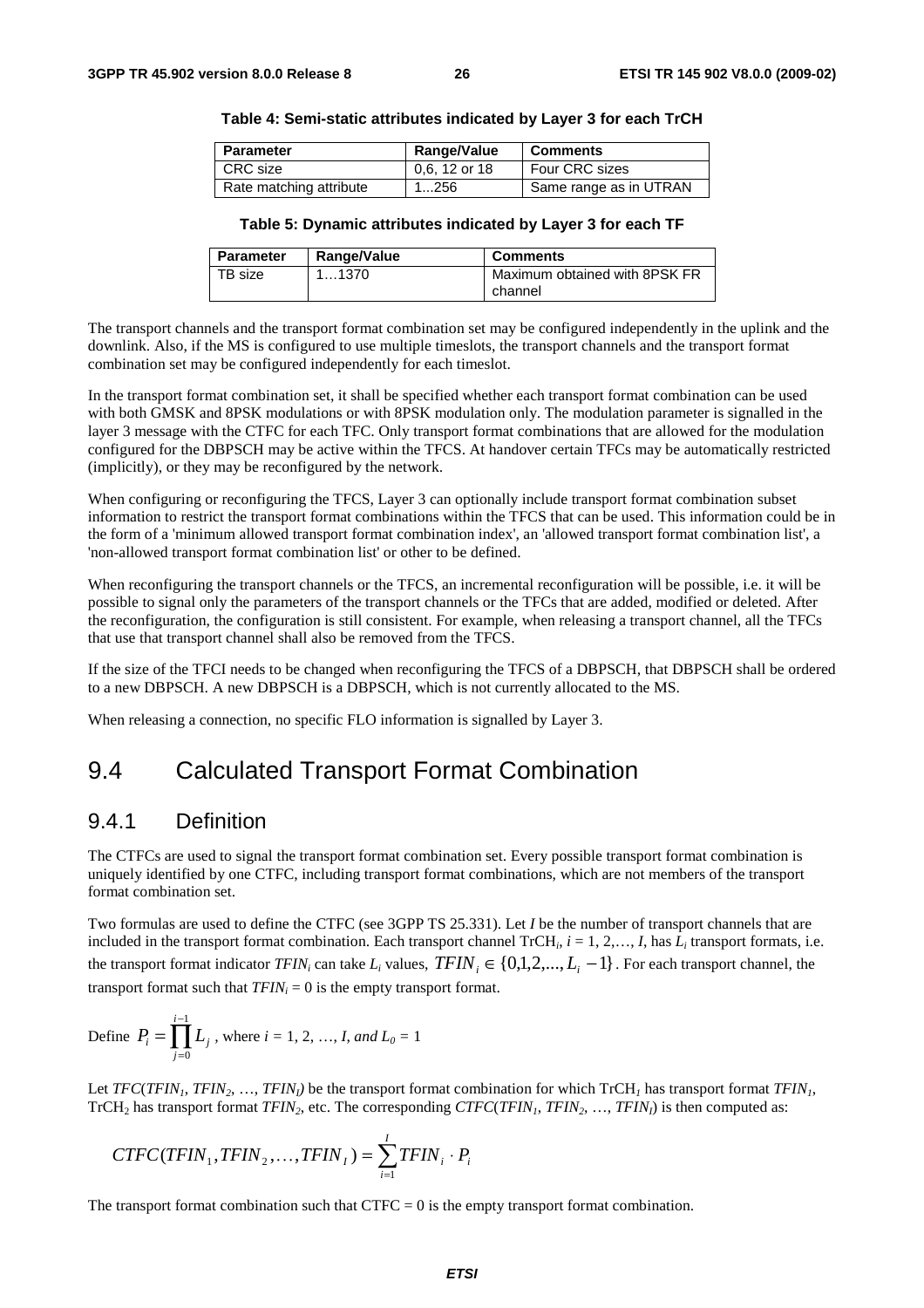After computing the CTFC value for all allowed transport format combinations (a CTFC is defined for all transport format combinations, but it is only necessary to compute the CTFC for the allowed transport format combinations), the CTFCs are signalled in order. The TFCIs are then assigned in the same order, i.e. the first TFC signalled by its CTFC will correspond to  $TFCI = 0$ , the next corresponds to  $TFCI = 1$ , etc.

In a Layer 3 signalling message, the CTFC values are encoded using a variable size field, the size of which is the same for all values and depends on the highest value to be signalled. The possible sizes are: 2 bits, 4 bits, 6 bits, 8 bits, 12 bits and 16 bits. The size of the fields is signalled in the Layer 3 message.

### 9.4.2 Example

In this section, CTFC is elaborated by an example: circuit switched AMR over FLO. For the support of AMR, three transport channels need to be configured:

- $TrCH<sub>1</sub>$  for class A bits and inband bits;
- TrCH<sub>2</sub> for class B bits;
- $TrCH<sub>3</sub>$  for signalling.

Figure 15 below depicts the proposed TFCS for this AMR example.





Six TFCs are configured. The first TFC is used for signalling where 184 bits are sent on  $TrCH_3$  only. Then the active codec set contains 4 AMR modes (12.2 kbit/s, 7.95 kbit/s, 5.90 kbit/s and 4.75 kbit/s) requiring 4 different TFCs. Additionally one TFC is needed for SID\_UPDATE and SID\_FIRST where 41 bits are sent on TrCH<sub>1</sub> only. For each transport channel, the number of transport format(s) required is therefore:

- 5 transport formats for  $TrCH_1 (0, 41, 57, 77, 83); L_1 = 5$
- 5 transport formats for  $TrCH_2 (0, 56, 63, 84, 163); L_2 = 5$
- 2 transport formats for  $TrCH_3 (0, 184); L_3 = 2$

The *P<sub>i</sub>* values can then be calculated for each transport format:

- $P_1 = L_0 = 1$ ;
- $P_2 = L_0 \times L_1 = 1 \times 5 = 5;$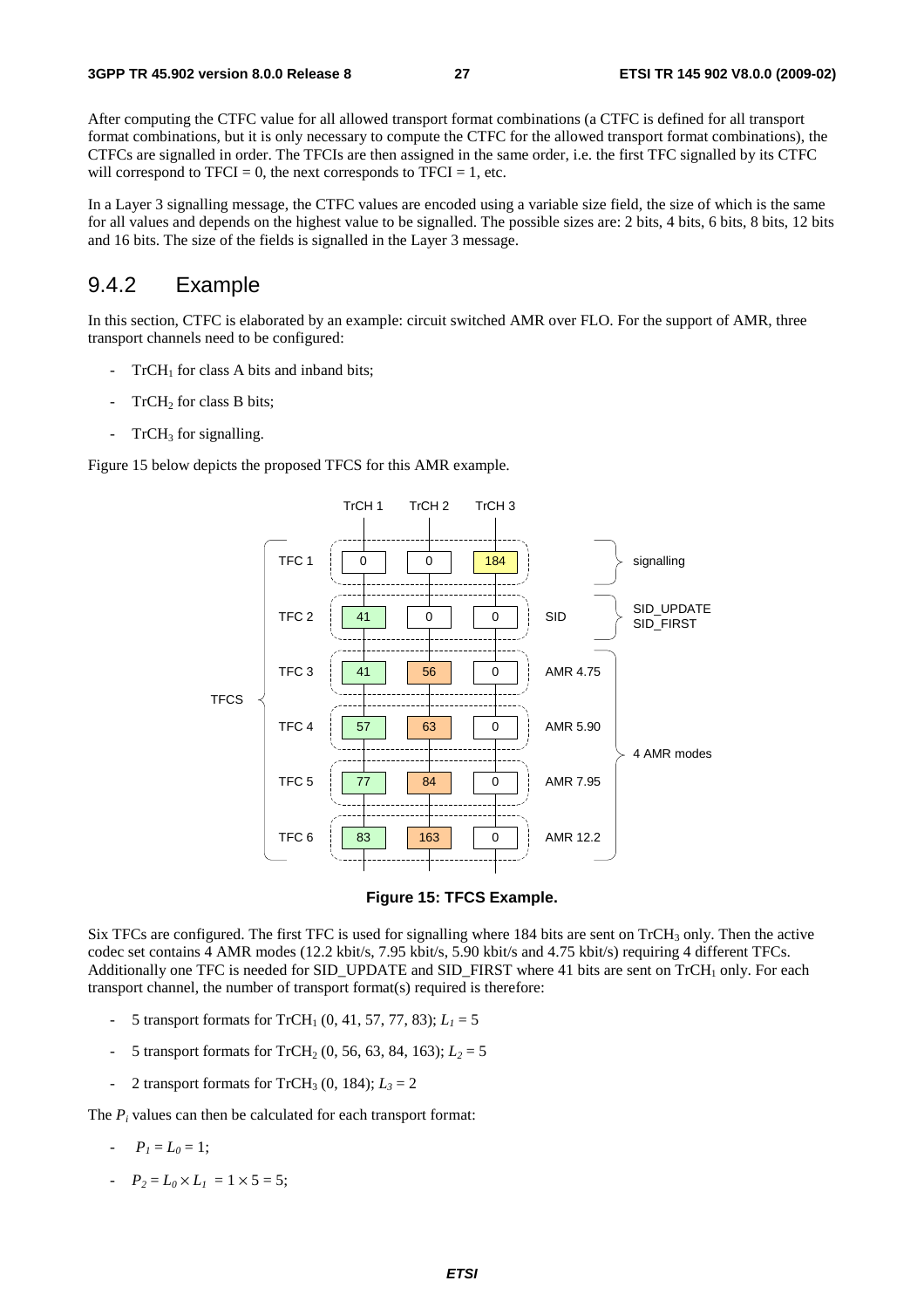-  $P_3 = L_0 \times L_1 \times L_2 = 1 \times 5 \times 5 = 25.$ 

And for the CTFCs the values are:

- $CTFC(0, 0, 1) = (0 \times 1) + (0 \times 5) + (1 \times 25) = 25.$  --TFC<sub>1</sub> for Signalling
- $CTFC(1, 0, 0) = (1 \times 1) + (0 \times 5) + (0 \times 25) = 1;$  -- TFC<sub>2</sub> for SID\_UPDATE and SID\_FIRST
- $CTFC(1, 1, 0) = (1 \times 1) + (1 \times 5) + (0 \times 25) = 6$ ; -- TFC<sub>3</sub> for AMR 4.75 kbit/s
- $CTFC(2, 2, 0) = (2 \times 1) + (2 \times 5) + (0 \times 25) = 12$ ; --TFC<sub>4</sub> for AMR 5.90 kbit/s
- $CTFC(3, 3, 0) = (3\times1) + (3\times5) + (0\times25) = 18$ ; --TFC<sub>5</sub> for AMR 7.95 kbit/s
- 
- 
- 
- 
- 
- 
- $CTFC(4, 4, 0) = (4 \times 1) + (4 \times 5) + (0 \times 25) = 24$ ; --TFC<sub>6</sub> for AMR 12.2 kbit/s

## 9.5 TFC for Signalling

Reliable transport of signalling messages (control plane messages and RLC/MAC control messages) must be available throughout the radio access network and even in adverse channel conditions. That is the reason why the protection of signalling has been traditionally strong in GSM: CS1 coding has been used always for consistent performance in every cell, in every network (see 3GPP TS 45.003). With the flexibility offered by FLO, arises the possibility of changing the protection for signalling. It also becomes possible to multiplex signalling with other radio bearers. While this kind of flexibility is desired for the user plane, it should be avoided for the control plane as it might lead to inconsistent performance throughout the network (e.g. handover commands not available in some areas). For consistent performance, the configuration of the signalling shall be fixed. The first TFC, for which the TFCI=0, shall be used for sending signalling messages and in that TFC only the transport channel carrying the transport blocks of the signalling is active with the following transport format:

- 184 bits transport blocks;
- 18 bits CRC;
- 256 for the RMA.

NOTE: the value of the RMA does not matter since there is only one active TrCH.

This is depicted for instance on Figure 15 where TFC number 1 is reserved for the transport channel carrying signalling.

## 9.6 TBF configuration

When setting up a new TBF or reconfiguring an existing TBF, Layer 3 provides the following parameters to configure the MAC sublayer:

- for each TBF, the transport channel(s) and associated transport format set on to which the TBF is mapped (by means of the TrCH Id).
- NOTE: As all the TBFs are mapped also to the transport channel used for signalling information, this does not need to be signalled.

## 10 Testing of FLO

Since FLO has several degrees of freedom when configuring transport channels, a complete test of every single possible configuration is not feasible. However similarly as in GSM/EDGE, testing of the implementation can be done through validation of performance requirements, as implementation errors directly translate into loss in terms of performance. That is, for instance an incorrect implementation of interleaving would mean poor performance. Testing of FLO shall therefore be done using a set of predefined radio bearers in conjunction with performance requirements. A correct implementation of FLO will fulfil the performance requirements of the predefined radio bearers. In other words, when performance requirements of the predefined radio bearers are met, it validates the implementation of FLO and ensures that it can support any possible configuration that fits within the limitations of section 6.4.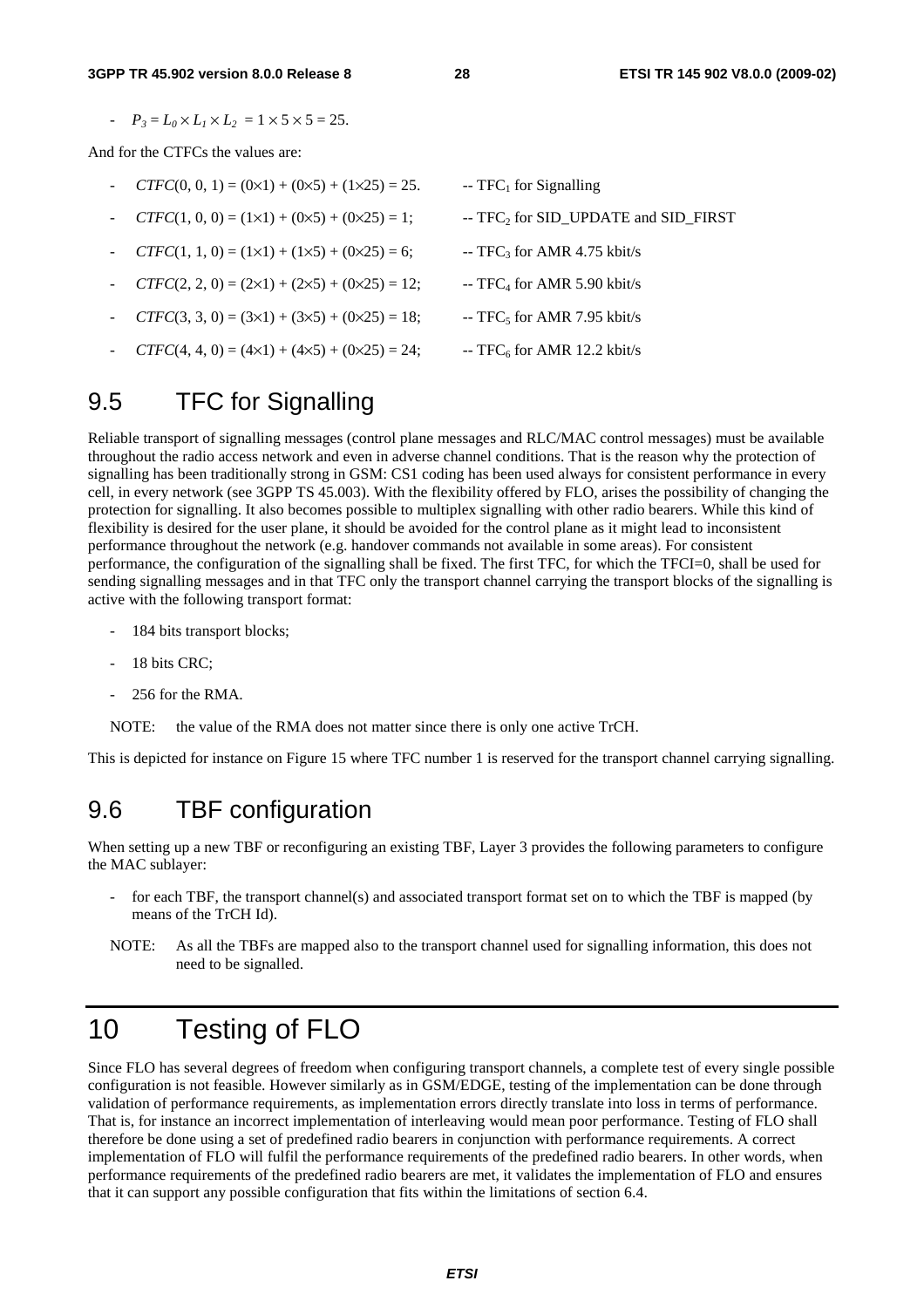## 11 Impact on Specifications

The affected specifications by the introduction of FLO are:

- 3GPP TS 43.051: 'GSM/EDGE Radio Access Network (GERAN) overall description; Stage 2'.
- 3GPP TS 44.004: 'Layer 1 General Requirements'.
- 3GPP TS 44.018: 'Radio Resource Control protocol'.
- 3GPP TS 44.118: 'Radio Resource Control protocol, Iu mode'.
- 3GPP TS 44.060: 'Radio Link Control/Medium Access Control protocol'.
- 3GPP TS 44.160: 'Radio Link Control/Medium Access Control protocol, Iu mode'.
- 3GPP TS 45.001, 'Physical Layer on the Radio Path (General Description)'.
- 3GPP TS 45.002: 'Multiplexing and multiple access on the radio path'.
- 3GPP TS 45.003: 'Channel coding'.
- 3GPP TS 45.005, 'Radio transmission and reception'.
- 3GPP TS 45.008, 'Radio subsystem link control'.
- 3GPP TS 51.010, 'Mobile Station (MS) conformance specification'
- 3GPP TS 51.021, 'GSM radio aspects base station system equipment specification'.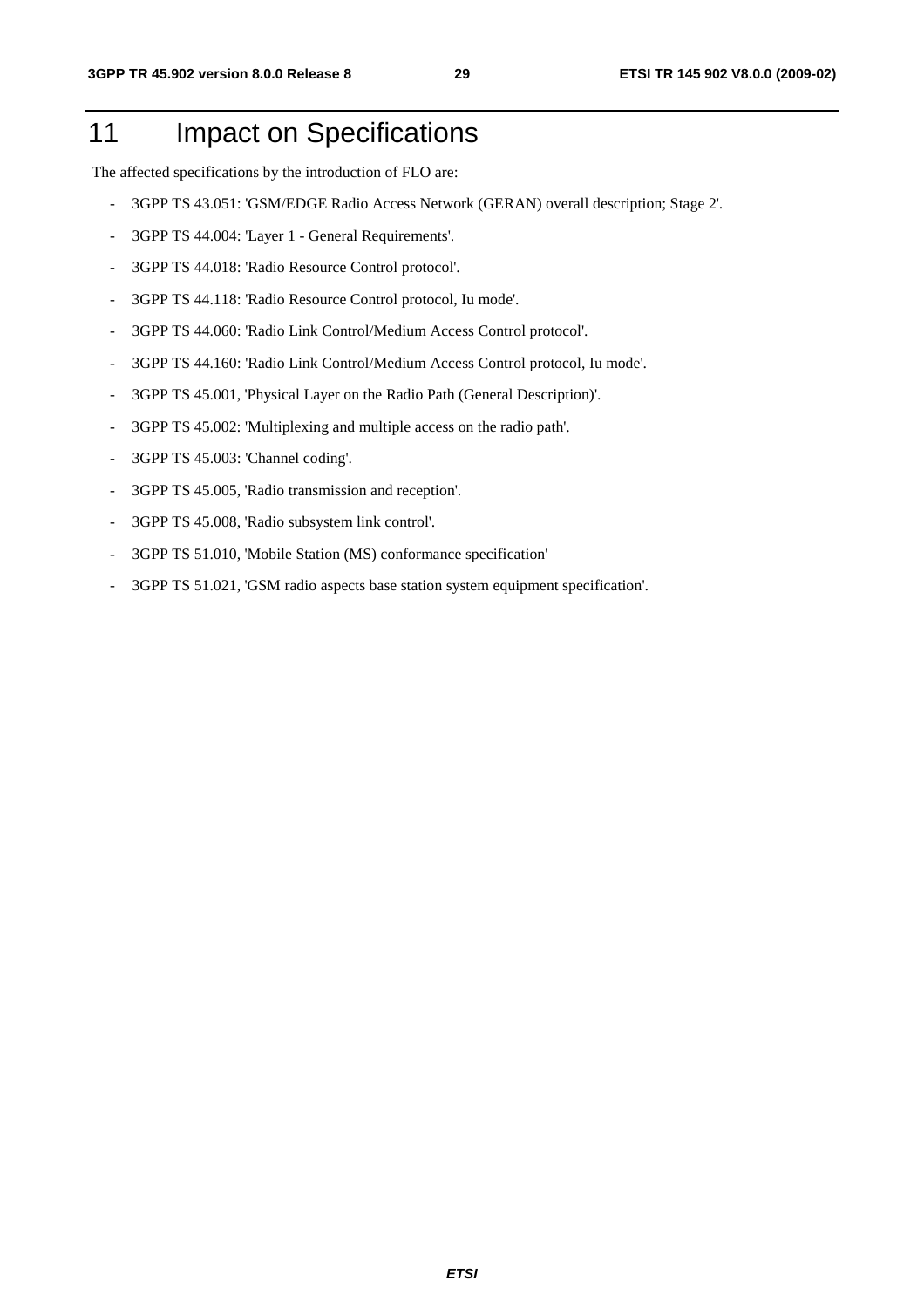## Annex A (informative): Block Codes for the TFCI

**Table A.1: Coding 5/36** 

| <b>TFCI</b>   | <b>Coded TFCI</b>                                                                                             |
|---------------|---------------------------------------------------------------------------------------------------------------|
| 0,0,0,0,0     |                                                                                                               |
| 0,0,0,0,1     | 1, 1, 1, 1, 0, 1, 0, 1, 0, 1, 0, 1, 0, 1, 0, 1, 0, 1, 0, 1, 0, 1, 0, 1, 0, 1, 0, 1, 0, 1, 0, 1, 0, 1, 0       |
| 0.0.0.1.0     | 1, 1, 1, 0, 1, 0, 1, 1, 0, 0, 1, 1, 0, 1, 0, 0, 1, 1, 0, 0, 1, 1, 0, 0, 1, 1, 0, 0, 1, 1, 0, 0, 1, 1, 0, 0, 1 |
| 0,0,0,1,1     | $1,1,1,0,0,0,0,1,1,0,0,1,1,1,1,0,0,1,1,0,0,1,1,0,0,1,1,0,0,1,1,0,0,1,1,0,0$                                   |
| 0.0.1.0.0     | 1,1,0,1,1,0,0,0,1,1,1,1,0,1,0,0,0,0,1,1,1,0,0,0,0,1,1,1,0,0,0,0,1,1,1                                         |
| 0,0,1,0,1     | 1, 1, 0, 1, 0, 0, 1, 0, 0, 1, 0, 1, 1, 1, 1, 0, 1, 0, 0, 1, 0, 1, 0, 1, 0, 0, 1, 0, 1, 0, 0, 1, 0, 1, 0, 1, 0 |
| 0,0,1,1,0     |                                                                                                               |
| 0,0,1,1,1     |                                                                                                               |
| 0,1,0,0,0     |                                                                                                               |
| 0.1, 0.0, 1   |                                                                                                               |
| 0, 1, 0, 1, 0 | 1,0,1,0,1,1,0,0,1,1,0,0,0,0,0,0,1,1,0,0,1,0,0,0,1,1,0,0,1,1,1,0,0,1,1,0                                       |
| 0, 1, 0, 1, 1 | 1,0,1,0,0,1,1,0,0,1,1,0,1,0,1,0,0,1,1,0,0,0,1,0,0,1,1,0,0,0,1,1,0,0,1,1                                       |
| 0,1,1,0,0     | 1,0,0,1,1,1,1,1,0,0,0,0,0,0,0,0,0,1,1,1,0,0,0,0,0,1,1,1,1,1,1,0,0,0,0,1,1,1,0,0,0                             |
| 0, 1, 1, 0, 1 | 1,0,0,1,0,1,0,1,1,0,1,0,1,0,1,0,1,0,0,1,0,0,1,0,0,1,0,0,1,0,1,1,0,1                                           |
| 0, 1, 1, 1, 0 | 1,0,0,0,1,0,1,1,1,0,0,1,0,1,1,0,0,0,0,1,0,1,1,0,0,0,0,1,0,0,1,1,1,1,0                                         |
| 0, 1, 1, 1, 1 |                                                                                                               |
| 1,0,0,0,0     | 0,1,1,1,1,0,0,0,0,0,0,0,1,1,1,1,1,1,1,0,0,0,0,0,0,0,0,1,1,1,1,1,1,1                                           |
| 1,0,0,0,1     | 0,1,1,1,0,0,1,0,1,0,1,0,1,1,0,1,0,1,0,0,1,0,1,0,1,0,1,0,1,0,1,0,1,0                                           |
| 1,0,0,1,0     | 0,1,1,0,1,1,0,0,1,1,0,0,1,1,0,0,1,1,0,0,1,1,0,0,1,1,0,0,0,1,1,0,0,1                                           |
| 1,0,0,1,1     | $0,1,1,0,0,1,1,0,0,1,1,0,0,1,1,0,0,1,1,0,0,0,0,1,1,0,0,1,1,0,0,1,1,0,0$                                       |
| 1,0,1,0,0     | $0,1,0,1,1,1,1,1,0,0,0,0,1,1,0,0,0,0,1,1,1,0,1,1,1,0,0,0,0,0,0,0,1,1,1$                                       |
| 1,0,1,0,1     | 0,1,0,1,0,1,0,1,1,0,1,0,0,1,1,0,1,0,0,1,0,0,1,0,1,1,0,1,1,0,1,0,0,1,0                                         |
| 1,0,1,1,0     |                                                                                                               |
| 1, 0, 1, 1, 1 | 0,1,0,0,0,0,1,0,1,1,0,1,1,0,1,1,0,1,0,0,0,1,0,0,1,0,1,1,0,1,1,0,1,0,0                                         |
| 1,1,0,0,0     |                                                                                                               |
| 1, 1, 0, 0, 1 |                                                                                                               |
| 1, 1, 0, 1, 0 | 0.0.1.0.1.1.0.0.1.1.1.0.0.0.1.1.0.0.1.1.1.1.0.0.1.1.0.1.1.0.0.1.1.0.0.1.1.0                                   |
| 1, 1, 0, 1, 1 | $0,0,1,0,0,0,0,1,1,0,0,1,0,0,1,0,0,1,1,0,0,1,1,0,0,1,1,0,1,1,0,0,1,1$                                         |
| 1, 1, 1, 0, 0 | $0,0,0,1,1,0,0,0,1,1,1,1,1,0,0,0,0,0,1,1,1,1,1,1,1,0,0,0,1,1,1,1,0,0,0$                                       |
| 1, 1, 1, 0, 1 |                                                                                                               |
| 1, 1, 1, 1, 0 |                                                                                                               |
| 1, 1, 1, 1, 1 | 0,0,0,0,1,1,0,1,0,0,1,1,0,0,1,1,0,1,0,0,1,1,0,0,1,0,1,1,1,0,0,1,0,1,1                                         |

**Table A.2: Coding 4/28** 

| <b>TFCI</b> | <b>Coded TFCI</b>                                                                  |
|-------------|------------------------------------------------------------------------------------|
| 0,0,0,0     |                                                                                    |
| 0, 0, 0, 1  | 1, 1, 1, 1, 1, 0, 1, 0, 0, 1, 0, 0, 0, 0, 0, 1, 1, 1, 1, 1, 1, 1, 0, 0, 0, 0, 0, 0 |
| 0, 0, 1, 0  | 1,1,1,0,0,1,0,1,0,0,1,1,0,0,0,1,1,1,0,0,0,0,1,1,1,1,0,0                            |
| 0, 0, 1, 1  | 1,1,1,0,0,0,0,0,1,0,0,0,1,1,1,1,1,1,0,0,0,0,0,0,0,0,1,1                            |
| 0, 1, 0, 0  | 1, 0, 0, 1, 1, 1, 0, 1, 1, 0, 0, 0, 1, 0, 0, 1, 0, 0, 1, 1, 0, 0, 1, 1, 0, 0, 1, 1 |
| 0, 1, 0, 1  | 1,0,0,1,0,0,1,1,0,0,1,0,0,1,1,1,0,0,1,1,0,0,0,0,1,1,0,0                            |
| 0, 1, 1, 0  |                                                                                    |
| 0, 1, 1, 1  |                                                                                    |
| 1,0,0,0     |                                                                                    |
| 1,0,0,1     |                                                                                    |
| 1,0,1,0     | 0,1,0,0,1,0,0,1,0,1,1,0,1,0,1,0,1,0,0,1,0,1,1,0,1,0,0,1                            |
| 1,0,1,1     | 0,1,0,0,0,1,1,1,1,1,0,0,0,1,0,0,1,0,0,1,0,1,0,1,0,1,1,0                            |
| 1,1,0,0     | 0,0,1,1,0,1,0,0,1,1,1,0,0,0,1,0,0,1,1,0,0,1,1,0,0,1,1,0                            |
| 1, 1, 0, 1  | 0,0,1,1,0,0,0,1,0,1,0,1,1,1,0,0,0,1,1,0,0,1,0,1,1,0,0,1                            |
| 1, 1, 1, 0  |                                                                                    |
| 1, 1, 1, 1  |                                                                                    |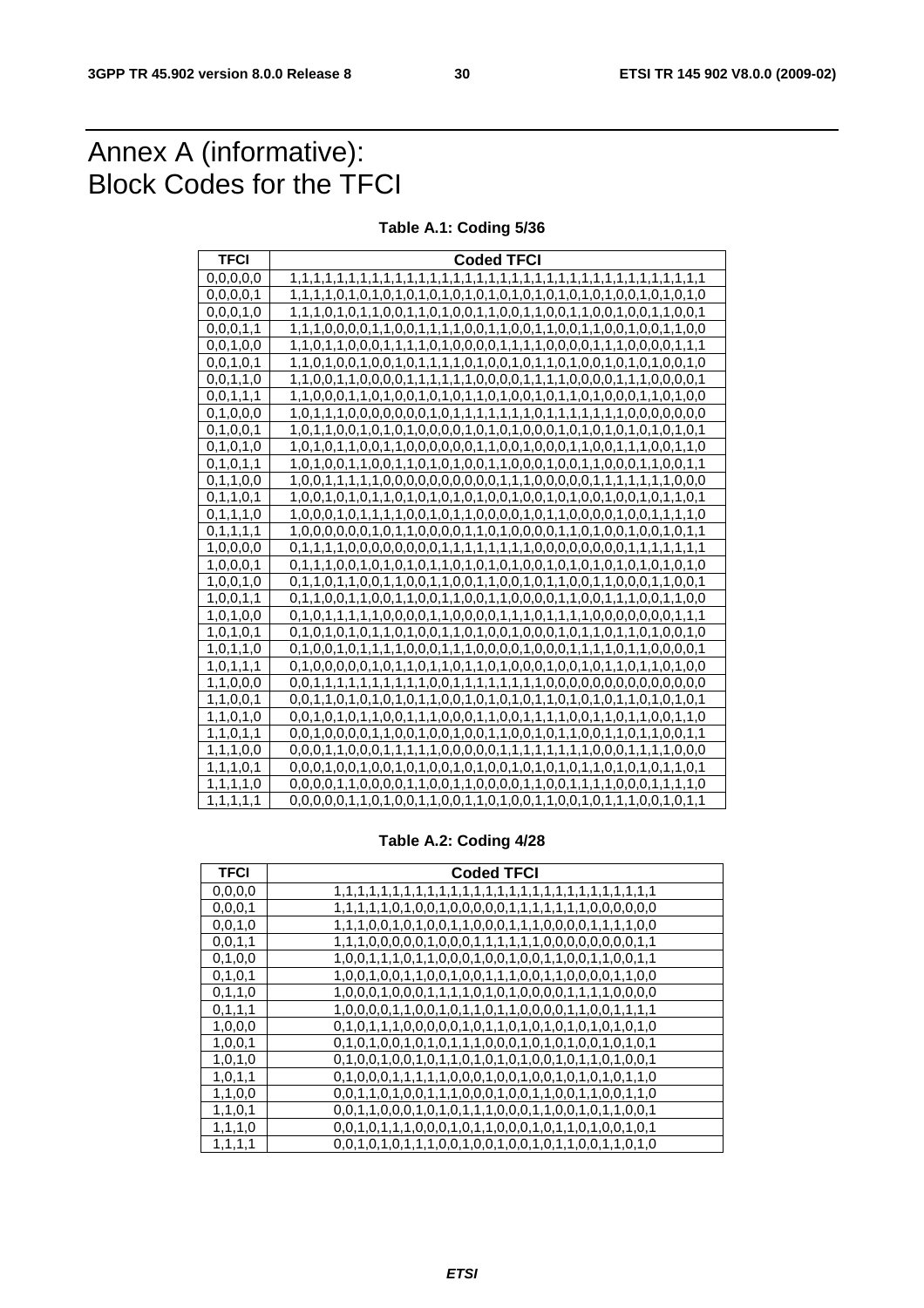| TFCI    | <b>Coded TFCI</b>                                 |
|---------|---------------------------------------------------|
| 0.0.0   |                                                   |
| 0, 0, 1 | 1,1,1,0,0,0,0,1,1,1,0,0,0,0,1,1,1,0,0,0,0,1,1,1   |
| 0, 1, 0 | 1,0,0,1,1,0,0,1,0,0,1,1,0,0,1,0,0,1,1,0,0,1,0,0   |
| 0, 1, 1 | 1,0,0,0,0,1,1,1,0,0,0,0,1,1,1,0,0,0,0,1,1,1,0,0   |
| 1,0,0   |                                                   |
| 1, 0, 1 | $0,1,0,0,1,0,1,0,1,0,0,1,0,1,0,1,0,0,1,0,1,0,1,0$ |
| 1, 1, 0 | 0,0,1,1,0,0,1,0,0,1,1,0,0,1,0,0,1,1,0,0,1,0,0,1   |
| 1, 1, 1 | 0,0,1,0,1,1,0,0,0,1,0,1,1,0,0,0,1,0,1,1,0,0,0,1   |

**Table A.3: Coding 3/24** 

### **Table A.4: Coding 2/16**

| <b>TFCI</b> | <b>Coded TFCI</b>               |
|-------------|---------------------------------|
| 0.0         |                                 |
| 0,1         | 1,0,0,1,0,0,1,0,0,1,0,0,1,0,0,1 |
| 1.0         | 0,1,0,0,1,0,0,1,0,0,1,0,0,1,0,0 |
| 1.1         | 0,0,1,0,0,1,0,0,1,0,0,1,0,0,1,0 |

### **Table A.5: Coding 1/8**

|  | Coded TFCI        |
|--|-------------------|
|  | 1,1,1,1,1,1,1,1,1 |
|  | 0.0.0.0.0.0.0.0   |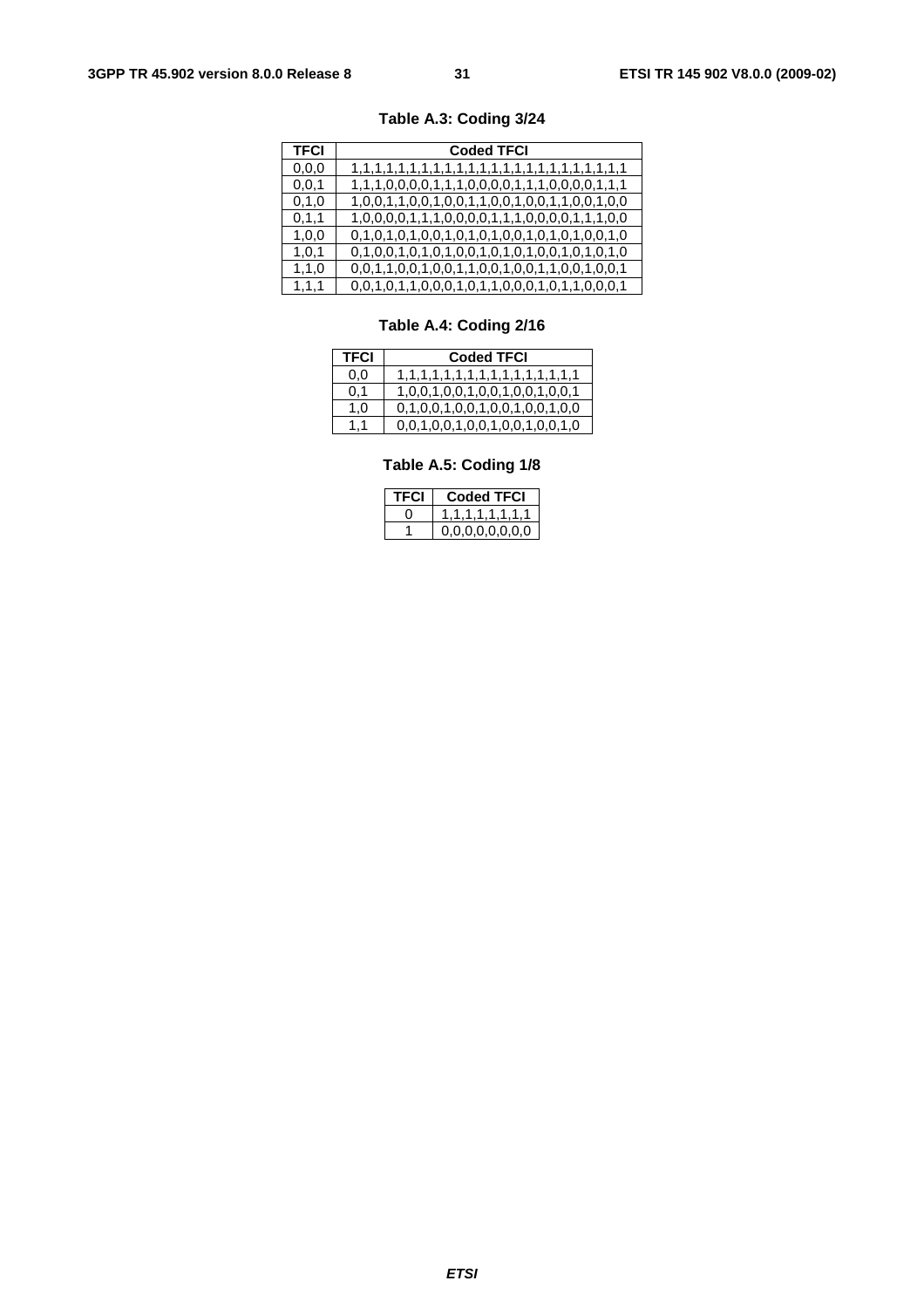## Annex B (informative): Header fields

## B.1 Payload Type (PT) field

The Payload Type (PT) field indicates the type of data contained in the remainder of the RLC/MAC block. It is encoded as shown below.

#### **Table B.1: Payload Type (PT) field**

| Bit   PT: Payload Type       |
|------------------------------|
| <b>RLC Data Block</b>        |
| <b>RLC/MAC Control block</b> |

## B.2 Polling (P) bit

The Polling (P) bit indicates whether or not the transmitter is polling for acknowledgement. When included in an RLC/MAC block for data transfer, it also allows the reporting of link quality measurements. It is encoded as shown below.

#### **Table B.2: Polling (P) bit**

| Bit P: Polling bit |
|--------------------|
| No polling         |
| Polling required   |

## B.3 Segmentation (S) bit

The segmentation (S) bit indicates whether or not the RLC/MAC control block is a segment of an RLC/MAC control message. It is encoded as shown below.

#### **Table B.3: Segmentation (S) bit**

| <b>Bit</b> I | <b>S: Segmentation bit</b>                                   |
|--------------|--------------------------------------------------------------|
|              | The RLC/MAC control block contains an entire RLC/MAC control |
|              | message                                                      |
|              | The RLC/MAC control block contains a segment of an RLC/MAC   |
|              | control message                                              |

## B.4 Reduced Block Sequence Number (RBSN) bit

The Reduced Block Sequence Number (RBSN) bit carries the sequence number of the RLC/MAC control blocks. The RBSN bit is encoded as a binary number with range 0 to 1. The RBSN bit is included if and only if the S bit is set.

## B.5 Radio Transaction Identifier (RTI) field

The Radio Transaction Identifier (RTI) field is used to group the RLC/MAC control blocks that make up an RLC/MAC control message and identifies the segmented control message sequence with which the RLC/MAC control block is associated. The RTI field is 2 bits in length with range 0 to 3. The RTI field is present if and only if the S bit is set.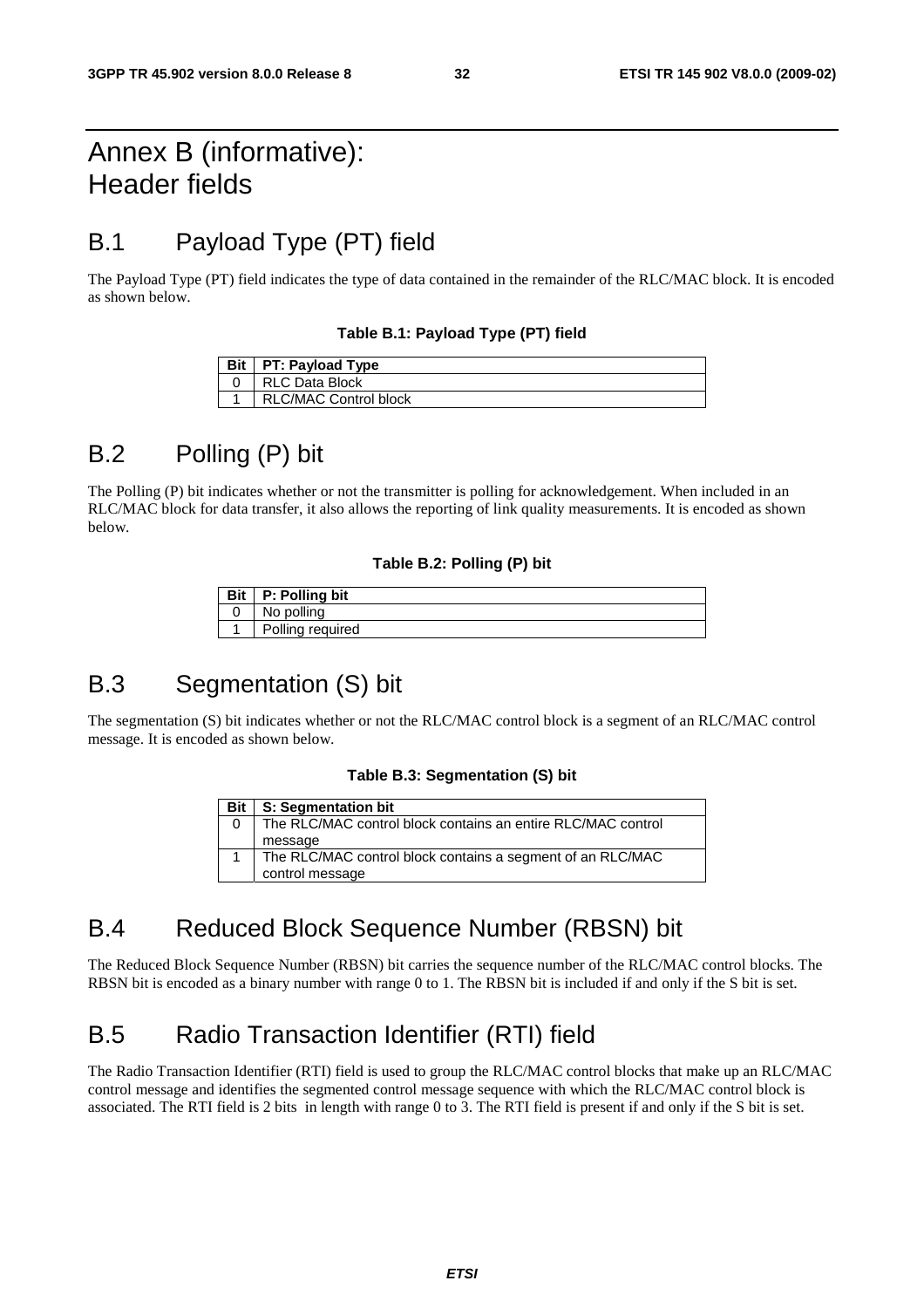## B.6 Temporary Flow Identity (TFI) field

The Temporary Flow Identity (TFI) field identifies the Temporary Block Flow (TBF) to which the RLC data block belongs. It is 5 bits in length and encoded as a binary number with range 0 to 31. The TFI shall equal the Radio Bearer identity (RB Id) of the radio bearer to which the RLC data block belongs.

## B.7 Block Sequence Number (BSN) field

### B.7.1 General

The Block Sequence Number (BSN) field carries the sequence absolute Block Sequence Number (BSN') modulo Sequence Number Space (SNS) of each RLC data block within the TBF.

### B.7.2 RLC unacknowledged mode

The BSN size is 4 bits, covering a SNS of 16.

### B.7.3 RLC acknowledged mode

The BSN size is 8 bits, covering a SNS of 256.

## B.8 Split Block Indicator (SPB) field

The Split Block indicator (SPB) field is used to indicate whether a data block that is retransmitted has been resegmented (e.g. due to switch from 8-PSK to GMSK modulation). It allows for splitting RLC data over two radio blocks. Whether it is needed to consider finer segmentation is FFS. It is encoded as shown below.

#### **Table B.4: Split Block Indicator (SPB) field**

| <b>Bit</b><br>21 | <b>SPB: Split Block Indicator field</b>   |
|------------------|-------------------------------------------|
| 00               | No retransmission                         |
| 0 <sub>1</sub>   | Reserved                                  |
| 1 0              | Retransmission (first part of the block)  |
|                  | Retransmission (second part of the block) |

## B.9 Stall Indicator (SI) field

The Stall Indicator (SI) field indicates whether the mobile station's RLC transmit window is stalled or not. It is encoded as shown below.

#### **Table B.5: Stall Indicator (SI) field**

| Bit   SI: Stall Indicator field       |
|---------------------------------------|
| MS RLC Transmit window is not stalled |
| MS RLC Transmit window is stalled     |

## B.10 Extension (E) bit

The Extension (E) bit indicates the presence of an optional octet in the RLC data block header. It is encoded as shown below.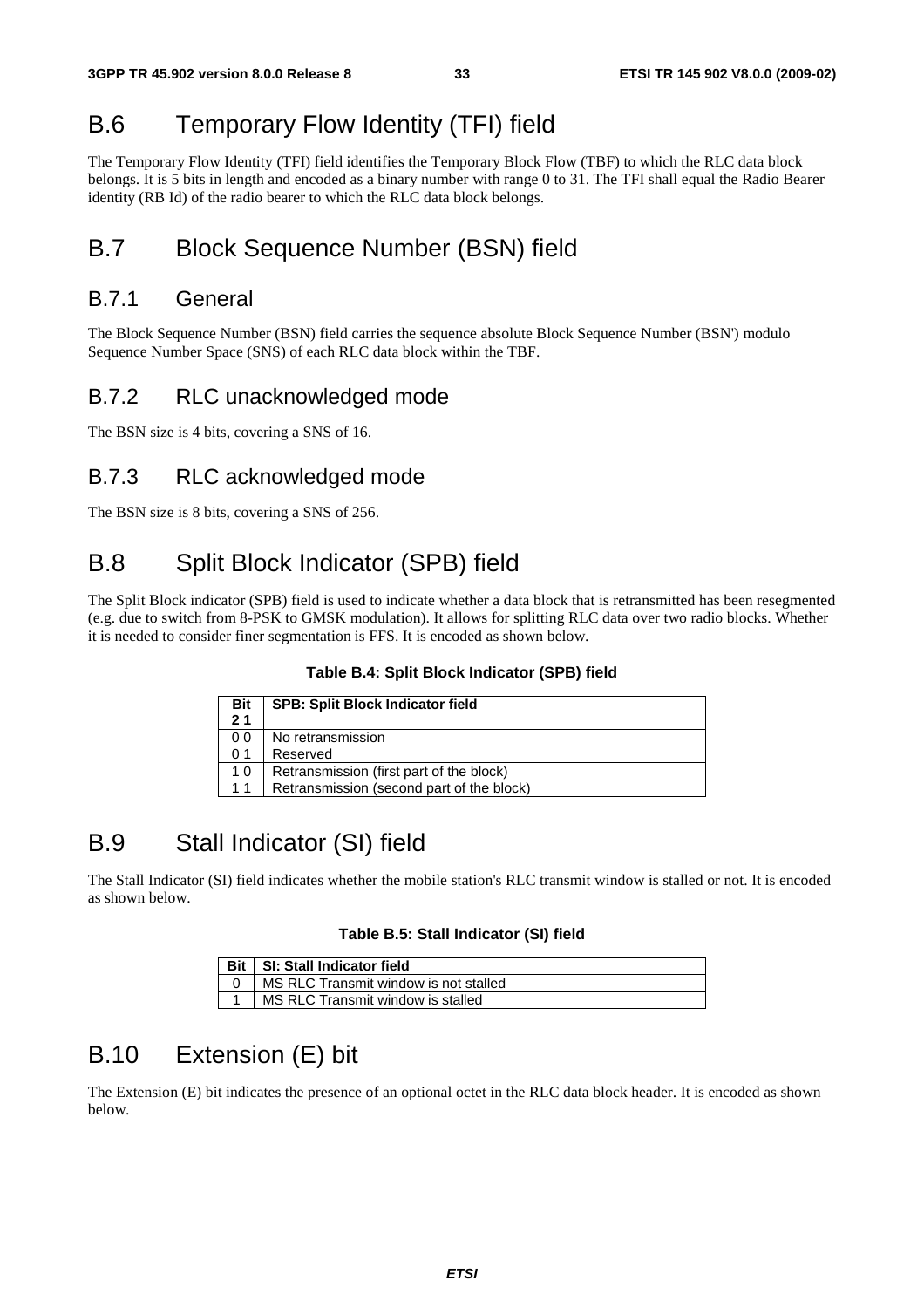#### **Table B.6: Extension (E) bit**

| <b>E: Extension bit</b>             |
|-------------------------------------|
| Extension octet follows immediately |
| No extension octet follows          |

## B.11 Length Indicator (LI) field

The Length Indicator is used to delimit upper layer PDUs within the RLC data block. It is defined as the LI field in EGPRS TBF mode.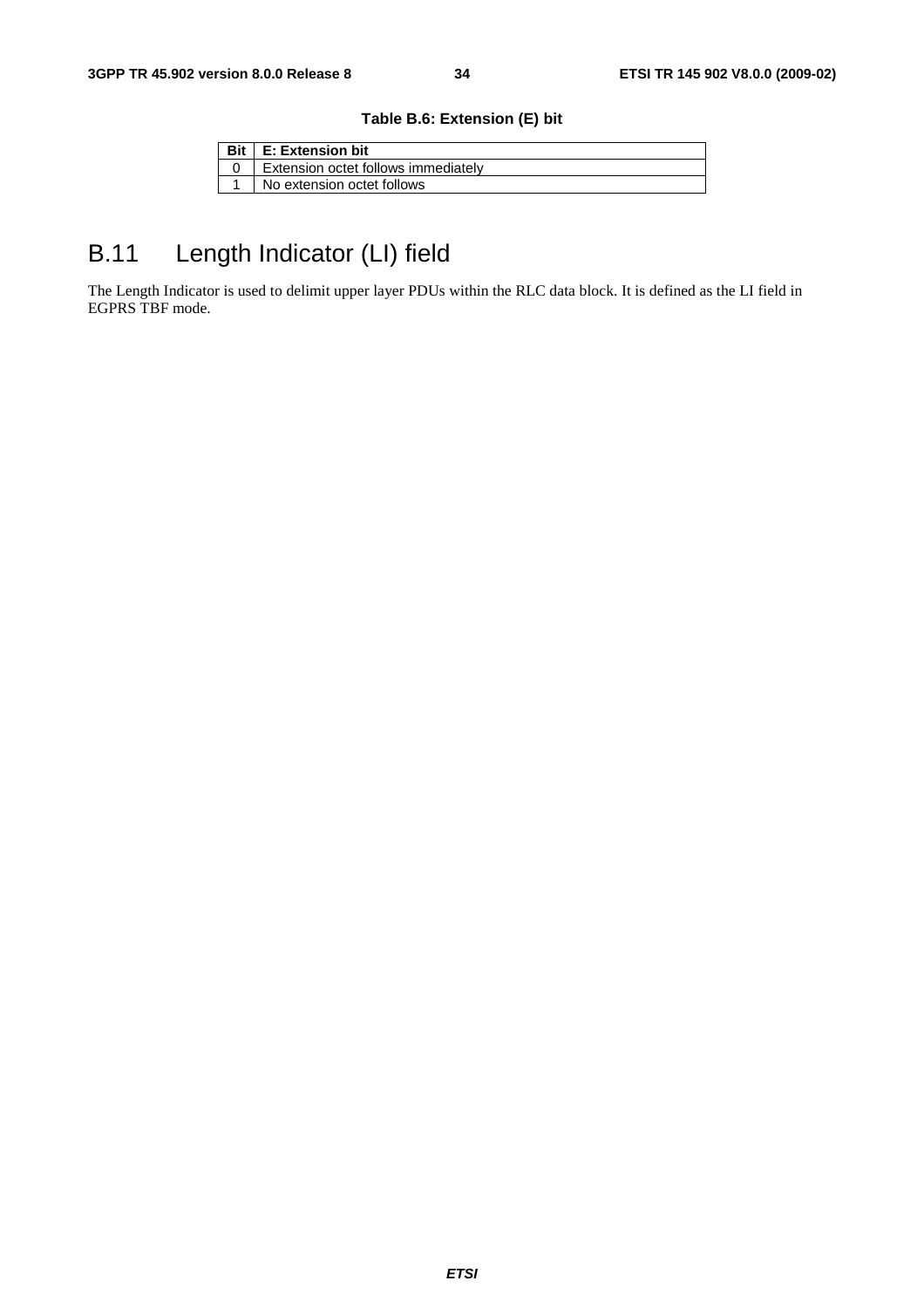## Annex C: Change history

| <b>Change history</b> |                            |           |           |                |                                                        |            |            |
|-----------------------|----------------------------|-----------|-----------|----------------|--------------------------------------------------------|------------|------------|
| Date                  | <b>TSG GERAN# TSG Doc.</b> |           | <b>CR</b> | Rev            | <b>Subject/Comment</b>                                 | <b>Old</b> | <b>New</b> |
| 2003-04               | 14                         | GP-031048 |           |                | Approved for Release 6                                 |            | 6.0.0      |
| 2003-06               | 15                         | GP-031652 | 001       | 1              | TFC selection in the uplink                            | 6.0.0      | 6.1.0      |
| 2003-06               | 15                         | GP-031653 | 002       | 1              | Miscellaneous Clarifications and Corrections           | 6.0.0      | 6.1.0      |
| 2003-06               | 15                         | GP-031542 | 004       |                | Ciphering and placeholders for Gb mode                 | 6.0.0      | 6.1.0      |
| 2003-06               | 15                         | GP-031552 | 005       |                | Miscellaneous corrections                              | 6.0.0      | 6.1.0      |
| 2003-08               | 16                         | GP-032235 | 006       | 2              | Modulation parameter for TFCs                          | 6.1.0      | 6.2.0      |
| 2003-08               | 16                         | GP-032017 | 009       |                | Bit Swapping for the TFCI                              | 6.1.0      | 6.2.0      |
| 2003-11               | 17                         | GP-032701 | 010       | $\overline{2}$ | Architecture and signalling principles for FLO         | 6.2.0      | 6.3.0      |
| 2003-11               | 17                         | GP-032370 | 012       |                | Removal of informative Annex on two-stage interleaving | 6.2.0      | 6.3.0      |
| 2003-11               | 17                         | GP-032472 | 015       |                | Signalling on half rate channels                       | 6.2.0      | 6.3.0      |
| 2003-11               | 17                         | GP-032796 | 016       |                | Block Code sequences for 5 bit TFCI                    | 6.2.0      | 6.3.0      |
| 2004-02               | 18                         | GP-040234 | 013       |                | <b>TFCS Reconfiguration in FLO</b>                     | 6.3.0      | 6.4.0      |
| 2004-02               | 18                         | GP-040163 | 017       |                | Correction on signalling for half rate channels        | 6.3.0      | 6.4.0      |
| 2004-04               | 19                         | GP-041166 | 019       |                | One TFC for signalling on HR channels                  | 6.4.0      | 6.5.0      |
| 2004-06               | 20                         | GP-041701 | 018       | 3              | Signalling for Uplink TFC selection                    | 6.5.0      | 6.6.0      |
| 2004-06               | 20                         | GP-041411 | 020       |                | Correction to dynamic attributes of transport format - | 6.5.0      | 6.6.0      |
|                       |                            |           |           |                | Retransmission number                                  |            |            |
| 2004-11               | 22                         | GP-042625 | 023       |                | TFC selection in the downlink                          | 6.6.0      | 6.7.0      |
| 2005-01               | 23                         | GP-050484 | 024       | 1              | Inclusion of 60ms interleaving for FLO                 | 6.7.0      | 6.8.0      |
| 2007-08               | 35                         |           |           |                | Version for Release 7                                  | 6.8.0      | 7.0.0      |
| 2008-12               | 40                         |           |           |                | Version for Release 8                                  | 7.0.0      | 8.0.0      |